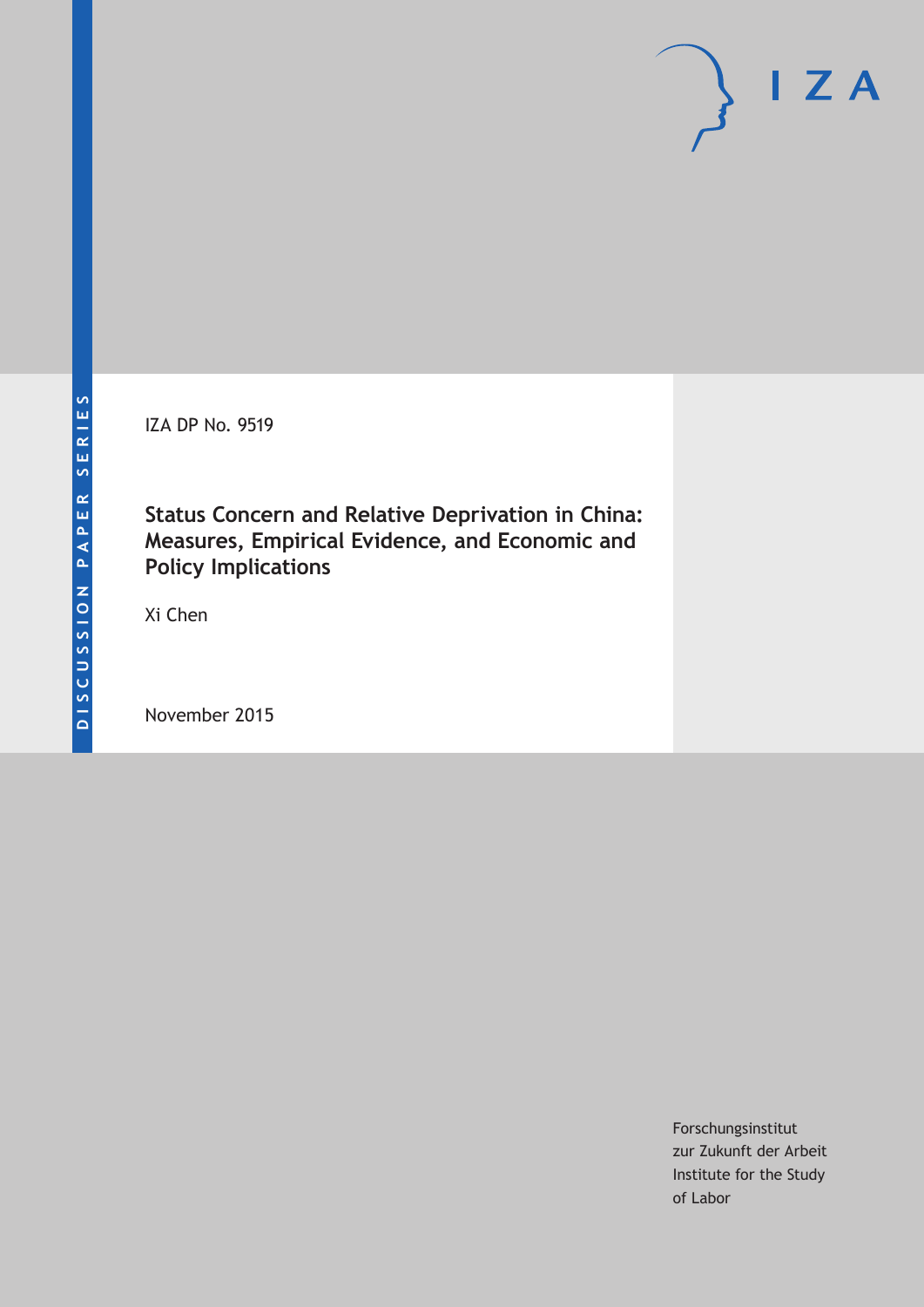# **Status Concern and Relative Deprivation in China: Measures, Empirical Evidence, and Economic and Policy Implications**

**Xi Chen**  *Yale University and IZA* 

### Discussion Paper No. 9519 November 2015

IZA

P.O. Box 7240 53072 Bonn **Germany** 

Phone: +49-228-3894-0 Fax: +49-228-3894-180 E-mail: iza@iza.org

Any opinions expressed here are those of the author(s) and not those of IZA. Research published in this series may include views on policy, but the institute itself takes no institutional policy positions. The IZA research network is committed to the IZA Guiding Principles of Research Integrity.

The Institute for the Study of Labor (IZA) in Bonn is a local and virtual international research center and a place of communication between science, politics and business. IZA is an independent nonprofit organization supported by Deutsche Post Foundation. The center is associated with the University of Bonn and offers a stimulating research environment through its international network, workshops and conferences, data service, project support, research visits and doctoral program. IZA engages in (i) original and internationally competitive research in all fields of labor economics, (ii) development of policy concepts, and (iii) dissemination of research results and concepts to the interested public.

IZA Discussion Papers often represent preliminary work and are circulated to encourage discussion. Citation of such a paper should account for its provisional character. A revised version may be available directly from the author.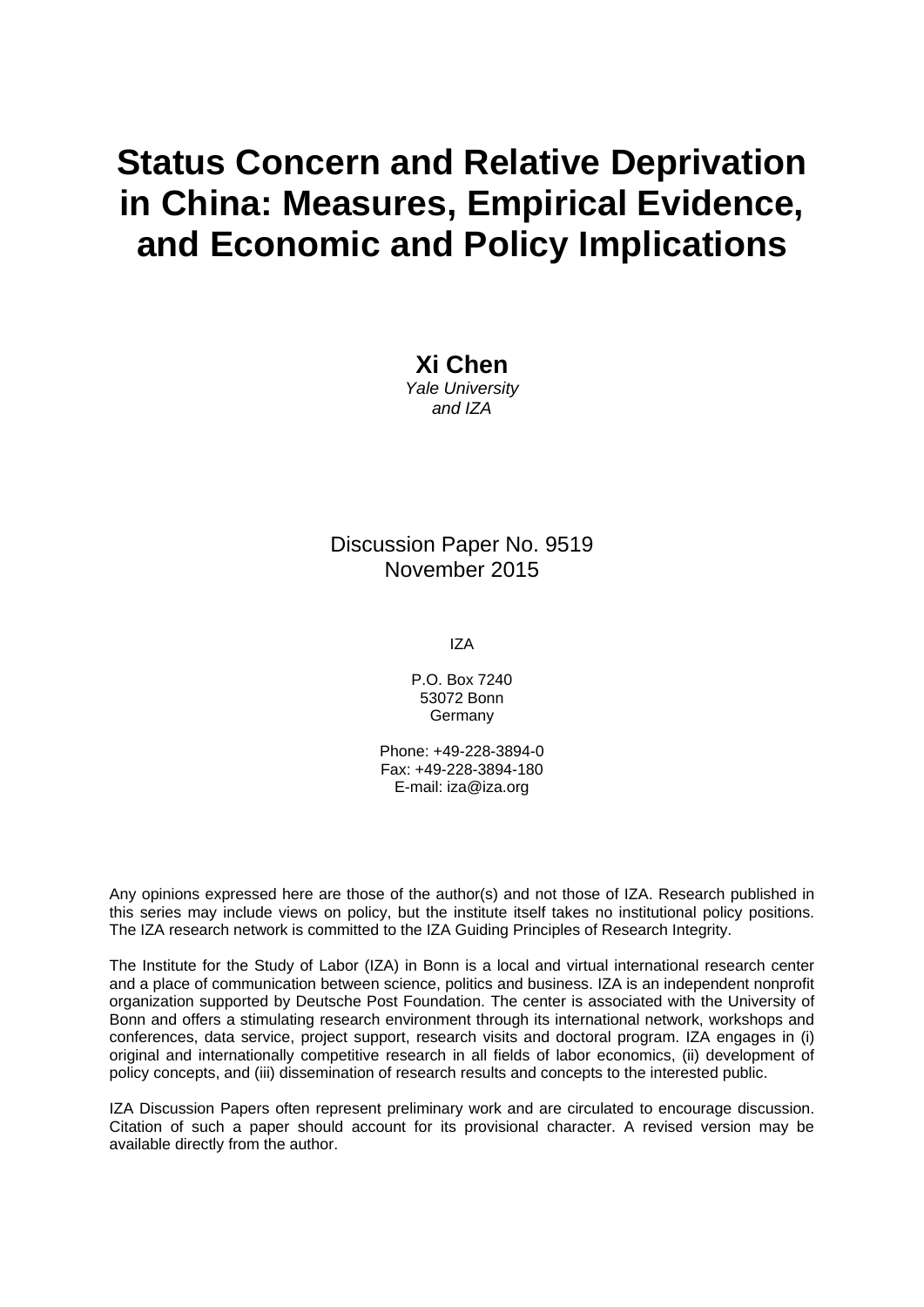IZA Discussion Paper No. 9519 November 2015

# **ABSTRACT**

# **Status Concern and Relative Deprivation in China: Measures, Empirical Evidence, and Economic and Policy Implications1**

Status concern and the feelings of relative deprivation affect individual behavior and wellbeing. Traditional norms and the alarming inequality in China have made relative deprivation more and more intense for the Chinese population. This paper reviews empirical literature on China that attempts to test the relative deprivation hypothesis. We review the origins and pathways of relative deprivation, compare its economic measures in the literature, and summarize their applications. Drawing from solid empirical evidence, we discuss important policy implications on redistribution, official regulations and grassroots sanctions, and relative poverty alleviation.

JEL Classification: I14, I18, I32, B41

Keywords: inequality, status concern, relative deprivation, well-being, China

Corresponding author:

 $\overline{a}$ 

Xi Chen School of Public Health and Department of Economics Yale University New Haven, CT 06520 USA E-mail: xi.chen@yale.edu

 $<sup>1</sup>$  The author appreciates the editors and two anonymous referees for very helpful suggestions.</sup> Financial support from the NIH/NIA (Grant Number 1 R03 AG048920-01) and Yale School of Public Health are gratefully acknowledged.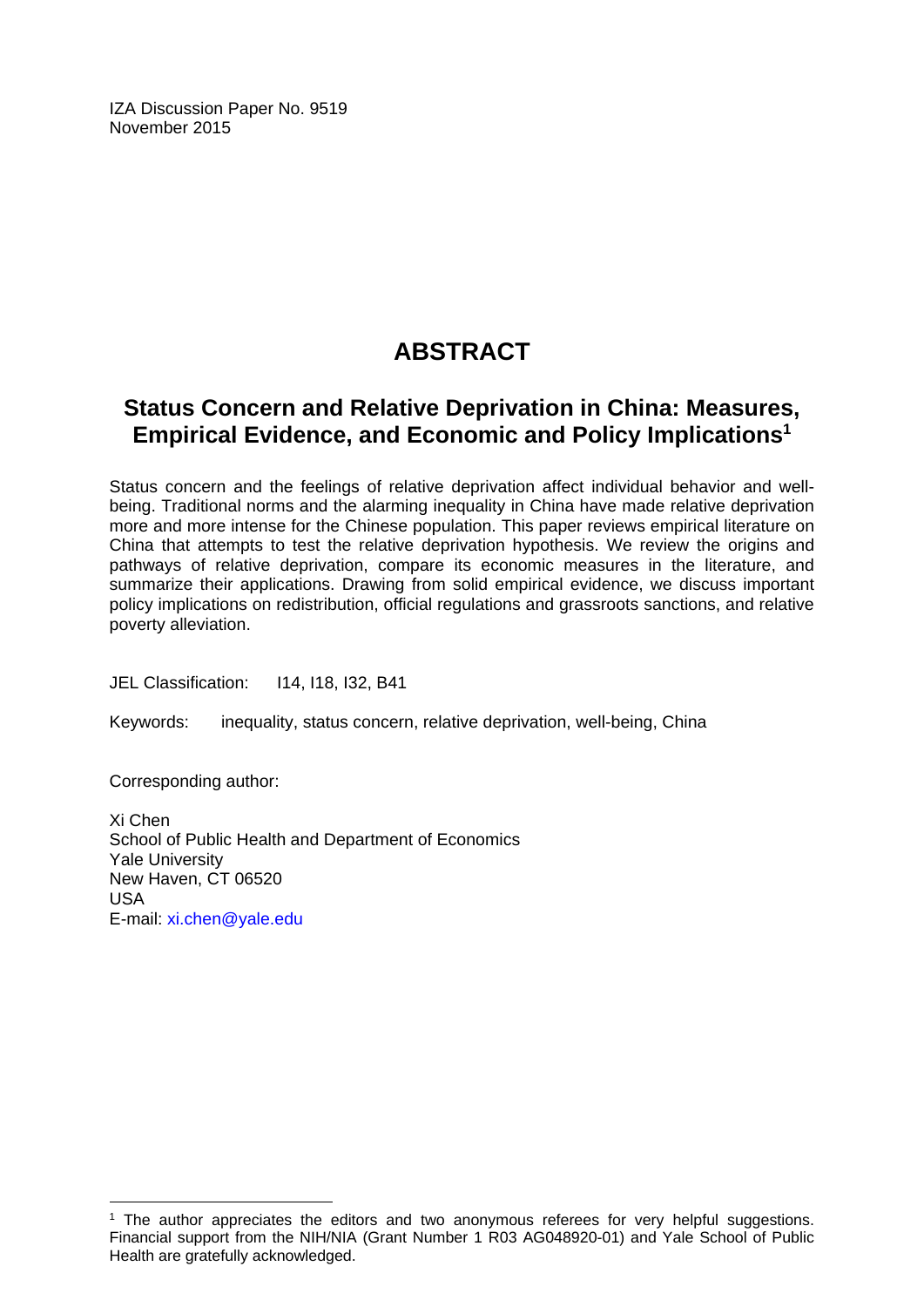#### **1. Introduction**

 $\overline{\phantom{a}}$ 

The quest for social status has been documented since the earliest writings known to humanity. As manifest in Hobbes's assertion that men are continually in competition for honor and dignity, concern for status became a central theme in Western political philosophy well before the birth of economics. The idea was later echoed by Adam Smith in *The Wealth of Nations* in 1776<sup>[2](#page-3-0)</sup> and then by Veblen<sup>[3](#page-3-1)</sup>, Duesenberry<sup>[4](#page-3-2)</sup>, among others. However, until relatively recently, an overwhelmingly majority of economic studies on rational choice theory and its applications assumed that the ultimate objects of desire for human beings are the absolute amount of individually consumed goods. This assumption stands in sharp contrast to how sociologists, psychologists, and researchers in other closely related disciplines view preferences for status. Fortunately, recent decades have witnessed a growing body of economic studies, both theoretical and empirical, that incorporate status into the research framework.

Features of status may determine relative deprivation and its fundamental influences over individual behavior and well-being. First, status is inherently relative, its value depends strongly on how it compares to others in the reference group. All parties in the equilibrium of status competition tend to divert resources away from welfare-enhancing basic goods and spend too much on positional goods in their efforts to win a zero-sum game, which may cause severe misallocation of resources, such as rent-seeking, wasteful overproduction and consumption, and environmental damage. Second, status often carries the expectation of entitlement to certain resources. Therefore, individuals are willing to sacrifice resources to obtain it. Third, status is sometimes non-tradable as an individual's ability to change status can be limited, especially in countries with high inequality or rigid social hierarchy. The resulting inefficiencies could be manifest in status markets through socially visible actions.

<span id="page-3-0"></span><sup>2</sup> Adam Smith (1776, Book 5, Chapter 2, Article 4) documents the role of a linen shirt in eighteenth century Europe: *"A linen shirt, for example, is, strictly speaking, not a necessary of life. The Greeks and Romans lived, I suppose, very comfortably though they had no linen. But in the present times, through the greater part of Europe, a creditable day-labourer would be ashamed to appear in public without a linen shirt, the want of which would be supposed to denote that disgraceful degree of poverty which, it is presumed, nobody can well fall into without extreme bad conduct."*

<span id="page-3-1"></span><sup>3</sup> Veblen, Thorstein. *The Theory of the Leisure Class*. (New York: MacMillan, 1899, Reprint 1965).

<span id="page-3-2"></span><sup>4</sup> Duesenberry, J.S. *Income, Saving and the Theory of Consumer Behavior*. (Cambridge, MA: Harvard University Press, 1949).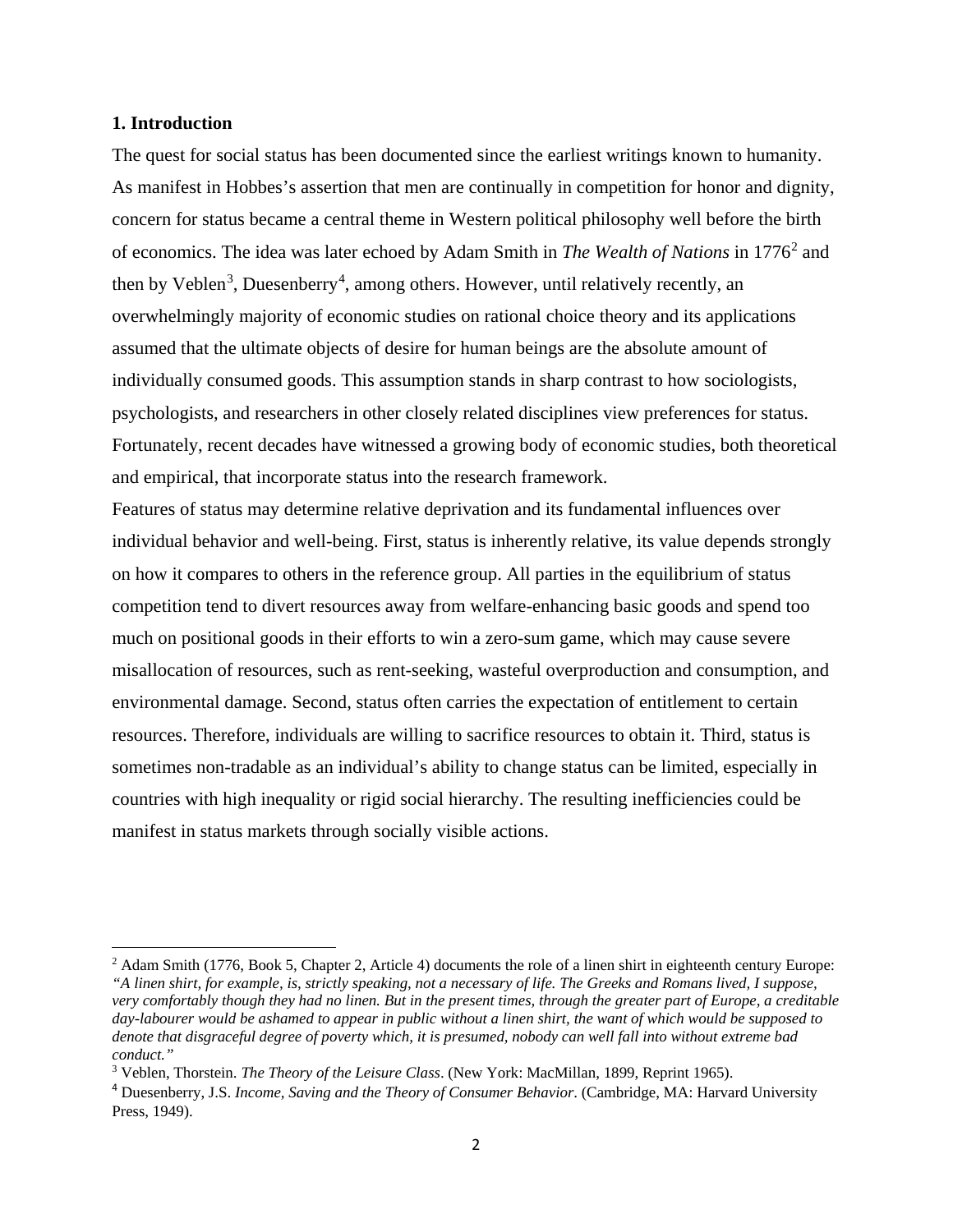Distinguished from the negative effects generated by lower absolute income or higher inequality per se, those who are of lower status (or relatively poor) suffer from an additional effect of relative deprivation (hereafter RD). Formally conceptualized by Runciman,<sup>[5](#page-4-0)</sup> RD refers to the discontent people feel when they compare their positions to others and realize that others in the group possess something that they do not have. Motivated by RD, the relatively poor may feel more stressed, be less happy, and be more susceptible to diseases. They may give up some real benefits for the sake of improving status.

This paper discusses origins, potential pathways, and economic measures of RD in the literature. [6](#page-4-1) Empirical studies applying these measures to identify the effects of status concern and RD on a wide range of economic behaviors and on objective and subjective well-being are reviewed. We finally discuss important implications for policies on taxation and poverty alleviation, as well as official regulations and grassroots sanctions.

The review is restricted to status concern and RD in China, the second largest economy in the world, where status disparities have been one of the most pressing issues. China's strategy of "*let some people get rich first*" has resulted in extremely uneven growth during the last three decades of economic reform accompanied by worsening inequality. There are mounting concerns that this growing inequality hinders sharing of the fruits of economic development. In addition, the social unrest that accompanies worsening inequality may slow down economic transition and hinder future growth. The most recent Gini coefficient has been alarmingly high, ranging from the official figure<sup>[7](#page-4-2)</sup> 0.47 to the grass-root survey figure<sup>[8](#page-4-3)</sup> 0.61. The more noticeable status disparities are, the more concerned with status people become, and the more pronounced RD have-nots feel when compared with haves.

 $\overline{\phantom{a}}$ 

<span id="page-4-0"></span><sup>5</sup> Runciman, W.G. *Relative Deprivation and Social Justice*. Routledge and Kegan Paul, London, 1966.

<span id="page-4-1"></span><sup>&</sup>lt;sup>6</sup> Relative deprivation is also known as relative poverty. In contrast to absolute deprivation (or absolute poverty) that applies to all underprivileged people, RD comes from a comparison to the reference group. While economic growth may be accompanied by massive absolute poverty reduction, RD may not change as long as inequality persists. <sup>7</sup> Source: China National Bureau of Statistics, 2013.

<span id="page-4-3"></span><span id="page-4-2"></span><sup>8</sup> The survey was conducted by the Chinese Household Finance Survey Center, a body set up by the Finance Research Institute of the People's Bank of China and Southwestern University of Finance and Economics. <http://www.chfsdata.org/>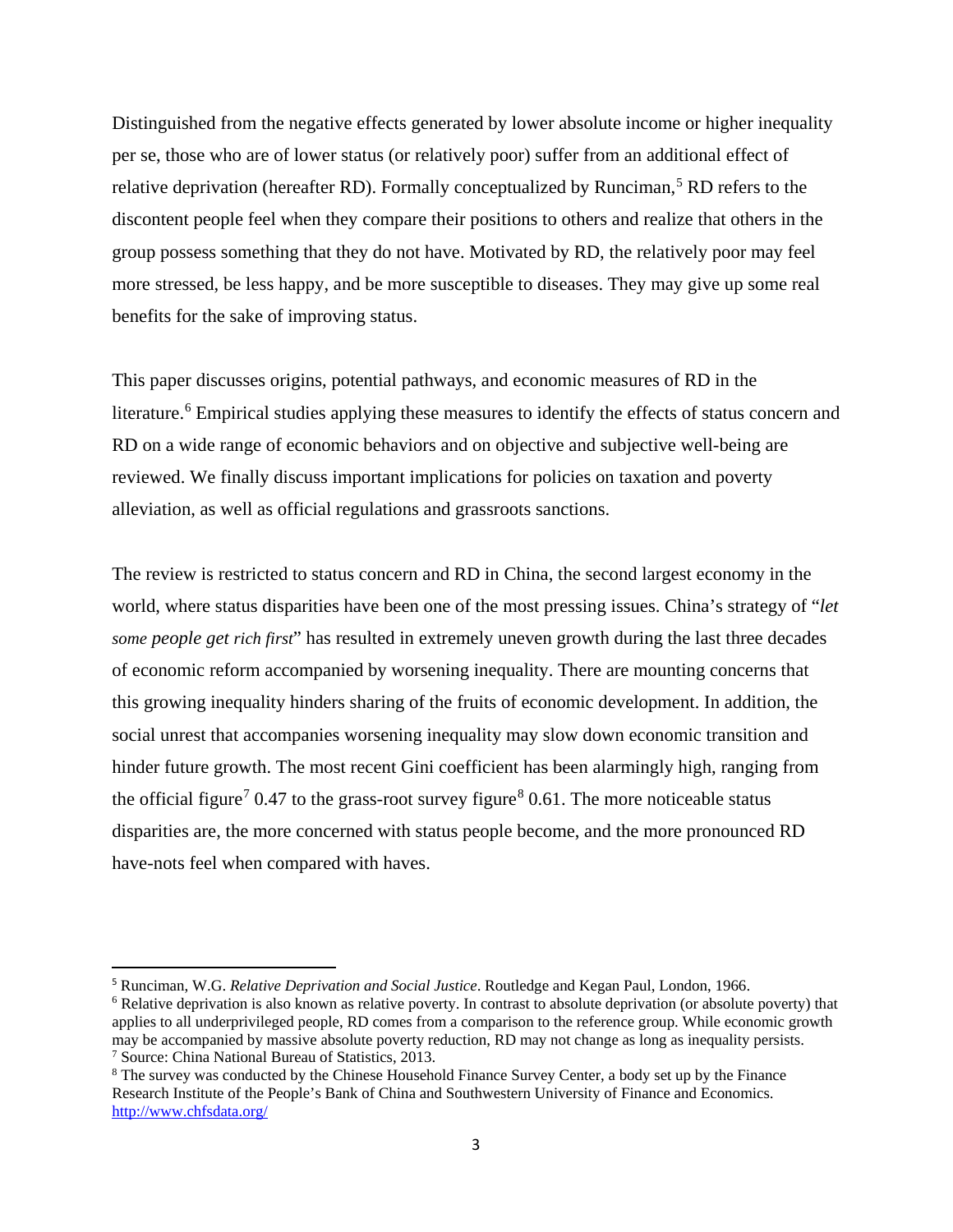Moreover, the issue of status concern has been culturally important to the Chinese population, as reflected in the traditional saying "*it is better to be the head of a chicken than the tail of a phoenix*", which suggests that people in Chinese society place high weight on relative position. A recent lab experiment comparing China with some other countries, including the U.S., Turkey, Germany and Finland, finds that Chinese tend to value status the most and independently of monetary consequences.<sup>[9](#page-5-0)</sup> In the labor market, employees often benefit less from absolute consumption but more from positional benefits as their income increases. Therefore, status concern and RD in China may provide employee incentives that benefit enterprises. For example, non-monetary symbols of status within enterprises, such as respect and attention paid by an employer and coworkers to employees, act as incentives to work and likely optimize enterprise benefits without incurring high financial costs. A survey-based experiment elicits peoples' preferences regarding relative standing.[10](#page-5-1) They find that poor Chinese farmers care about relative status to a high degree, comparable to previous studies in developed countries. Asian consumers, perhaps because of the structures of their society, tend to be very status oriented.[11](#page-5-2)

The paper is organized in five parts. Section 1 introduces the idea and main features of status concern and RD, and its economic and social importance in China. Section 2 reviews origins, pathways, comparison groups, and economic measures of RD in the literature. Section 3 summarizes Chinese studies on the impact of RD on economic behavior, happiness and health. Section 4 connects empirical findings to economic impacts and discusses the implications for improving public policies. Section 5 concludes and discusses remaining knowledge gaps in understanding RD and its multidimensionality.

 $\overline{a}$ 

<span id="page-5-0"></span><sup>9</sup> Huberman, Bernardo A., Christoph H. Loch, and Ayse Önçüler. Status as a Valued Resource. *Social Psychology Quarterly*. 67(1) (2004): 103-114.

<span id="page-5-1"></span> $\frac{10}{10}$  Carlsson, F. and P. Qin. It is better to be the head of a chicken than the tail of a phoenix: Concern for relative standing in rural China, *The Journal of Socio-Economics*. 39(2) (2010): 180-186.

<span id="page-5-2"></span><sup>&</sup>lt;sup>11</sup> Ball, Sheryl B. and Catherine C. Eckel. Buying Status: Experimental Evidence on Status in Negotiation. *Psychology and Marketing* 13(4) (1996): 381-405.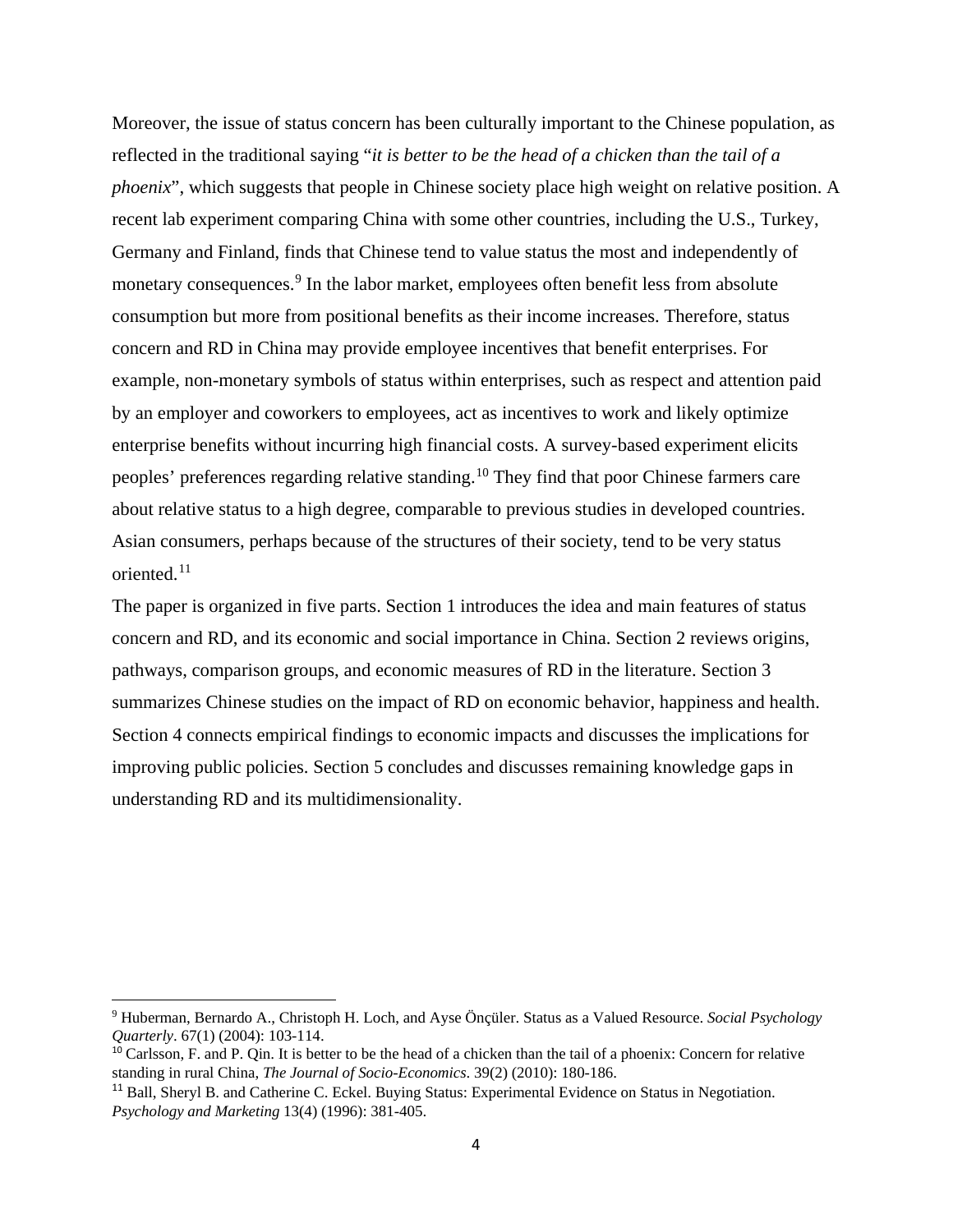#### **2. Relative Deprivation: Origins, Pathways and Economic Measures**

Social status and RD have been defined along various socioeconomic distributions, such as general consumption relative to others<sup>[12](#page-6-0)</sup>, status goods consumption relative to peers<sup>13</sup>, relative income<sup>[14](#page-6-2) [15](#page-6-3) 16</sup>, perceived economic welfare<sup>[17](#page-6-5)</sup> and subjective financial status<sup>18</sup>. Among them, measures of RD based on income are more widely used in empirical studies.

#### **2.1 Origins and Potential Pathways**

RD may originate from the nature of our human beings and the earliest society we lived in. Human well-being is maximized when we live under conditions that mimic those under which we evolved. The earliest hunter-gatherer society punished those who deviated from the practice of equal sharing of food, the most effective consumption smoothing arrangement given occasional killing of large animals and inability to store the meat. Therefore, our evolutionary history inclines us towards equality and sickens us when we live in unequal and relatively deprived environments.[19](#page-6-7) Moreover, rank, rather than money itself, may determine power and access to (exclusive) material goods. For example, higher ranked people in communities with limited land for housing tend to live in houses with better views, and occupational status may determine the degree of control people have over others.

Status concern and the feelings of RD are often associated with individual behavior and wellbeing through three channels. The first channel is absolute income. Low-status individuals may feel lack of purchasing power and resources for maintenance of life, which undermines the protective role of income. The second channel is income inequality. For individuals with a given level of absolute income, those living in more unequal societies are worse off. Higher inequality

 $\overline{\phantom{a}}$ 

<span id="page-6-0"></span><sup>12</sup> Easterlin, R. Income and happiness: towards a unified theory. *Economic Journal* 111 (2001): 465–484.

<span id="page-6-1"></span><sup>13</sup> Cooper, B., C. Garcia-Penalosa. and P. Funk. Status effects and negative utility growth. *Economic Journal*. 111 (2001): 642-665.

<span id="page-6-2"></span><sup>&</sup>lt;sup>14</sup> Wildman, J. Modeling health, income and income inequality: The impact of income inequality on health and health inequality. *Journal of Health Economics*. 22 (2003a): 521−538.

<span id="page-6-3"></span><sup>15</sup> Deaton, A. Relative deprivation, inequality, and mortality. *NBER Working Paper* 8099, 2001.

<span id="page-6-4"></span><sup>16</sup> Yitzhaki, S. Relative deprivation and the Gini coefficient. *Quarterly Journal of Economics*. 93(2) (1979): 321-24.

<span id="page-6-5"></span><sup>17</sup> Ravallion, M. and M. Lokshin. Who cares about relative deprivation? *Journal of Economic Behavior & Organization*. 73(2) (2010): 171-185.

<span id="page-6-6"></span><sup>18</sup> Wildman, J. Income related inequalities in mental health in Great Britain: Analyzing the causes of health inequality over time. *Journal of Health Economics*. 22 (2003b): 295−312.

<span id="page-6-7"></span><sup>19</sup> Deaton. Relative deprivation, inequality, and mortality.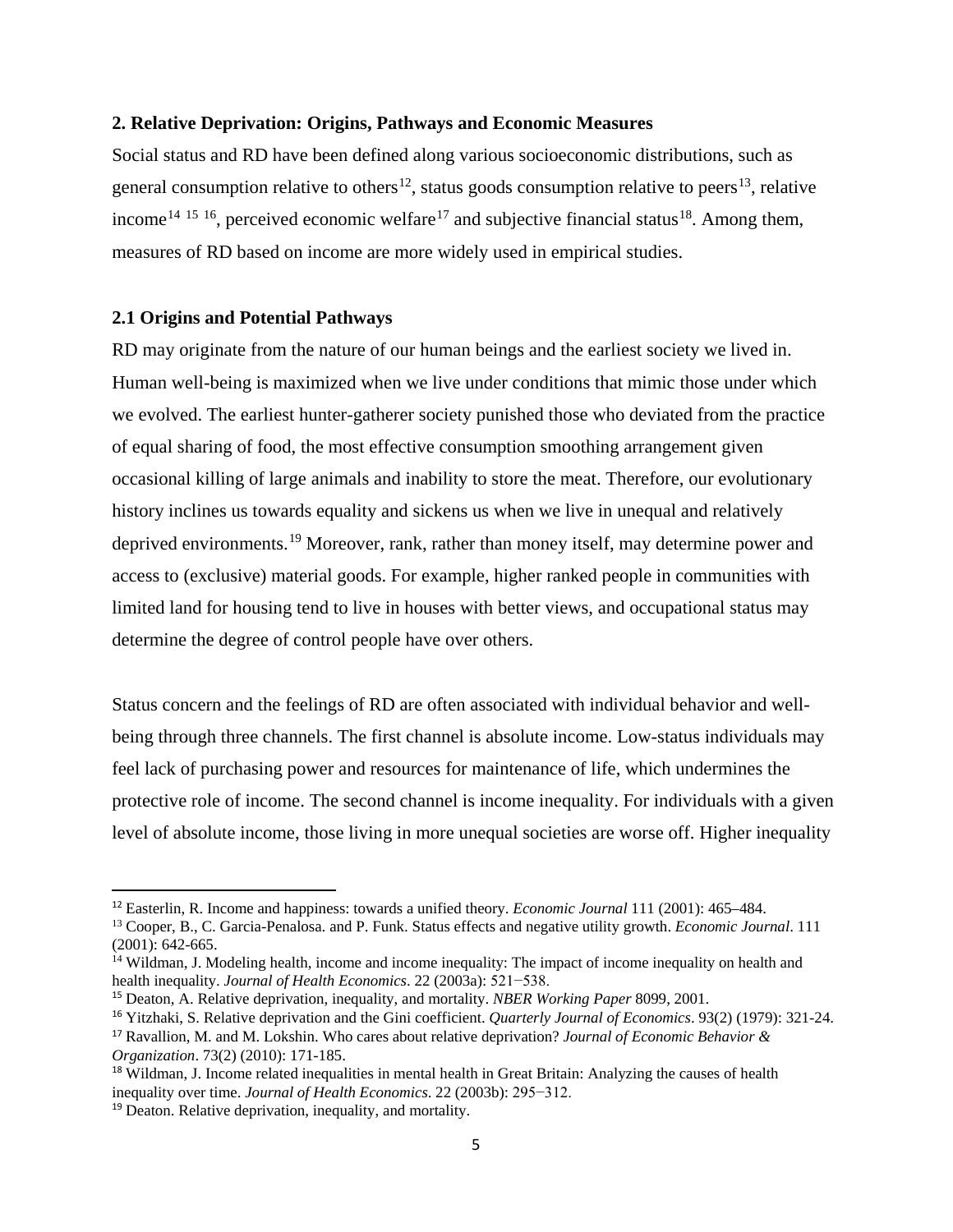in and of itself is thus a potential threat to well-being. This channel indicates that inequality affects all members in a society equally, irrespective of their income levels. Only the third channel, i.e. the relative income effect, captures the real impact of status concern and feelings of RD on individual behavior and well-being. Through this channel, a given level of income inequality in a society may disproportionally affect those less well-off. In other words, income inequality affects individuals through channels dependent on their relative income status but independent of the inequality of the society they live in.

While the absolute income effect can be removed via controlling for absolute income level, studies using community level inequality measures, such as the widely accepted Gini coefficient<sup>[20](#page-7-0) [21](#page-7-1)</sup>, are unable to isolate the relative income effect from the income inequality effect. Subsequent studies interact Gini coefficient with income group indicators to capture some of the heterogeneous RD motives between groups.<sup>[22](#page-7-2)</sup> Other community measures, such as skewness and kurtosis statistics, attempt to identify heterogeneous impacts via certain features of the distribution. Specifically, skewness measures the relative asymmetry of income, and kurtosis measures the peakedness of the distribution. Both statistics are good measures of local density in tails of income distribution<sup>[23](#page-7-3)</sup>. However, since status concern and the feelings of RD are heterogeneous along income distribution, individual level RD measures often perform better in capturing the effect.

#### **2.2 Measuring Relative Deprivation**

 $\overline{a}$ 

In the literature, status concern and feelings of RD are measured at the individual level to gauge the relative income effect. First, studies on non-human primates suggest rank surpasses distance in importance.[24](#page-7-4) Rank is largely unaffected by changes in the shape of income distribution.

<span id="page-7-0"></span><sup>20</sup> Li, H. and Y. Zhu. Income, income inequality, and health: Evidence from China. *Journal of Comparative Economics*. 34(4) (2006): 668-693.

<span id="page-7-1"></span> $21$  Ling, D. Do the Chinese 'keep up with the joneses'? Implications of growing economic disparities and relative deprivation on health outcomes among older adults in China. *China Economic Review*. 20(1) (2009): 65-81.

<span id="page-7-2"></span><sup>22</sup> Jin, Y., Li, H. and B. Wu. Income inequality, consumption, and social-status seeking. *Journal of Comparative Economics* 39 (2011): 191-204.

<span id="page-7-3"></span><sup>23</sup> Brown, P., E. Bulte. and X. Zhang. Positional spending and status seeking in rural China. *Journal of Development Economics*. 96(1) (2011): 139-149.

<span id="page-7-4"></span><sup>&</sup>lt;sup>24</sup> Deaton. Relative deprivation, inequality, and mortality.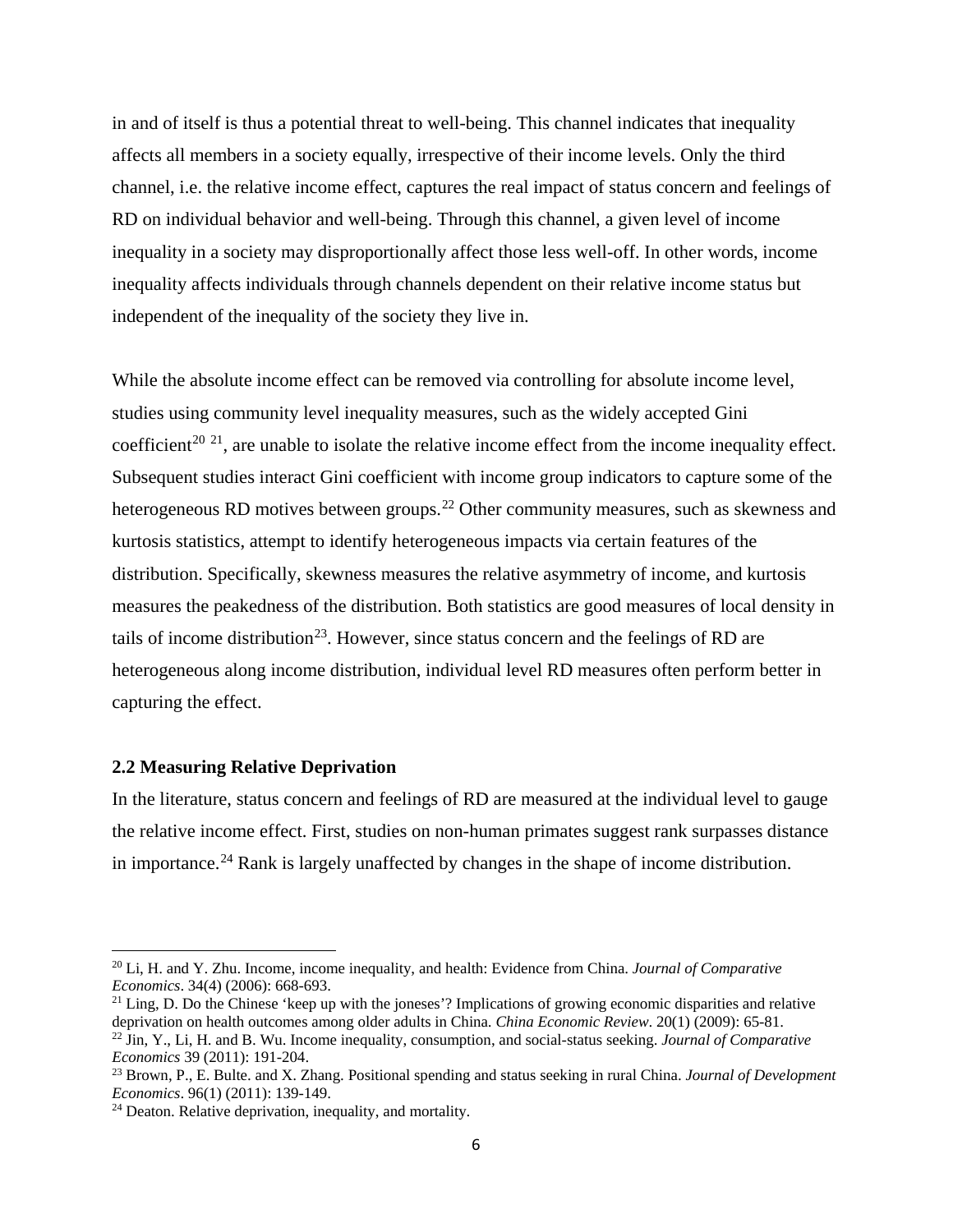Studies utilize individual's rank over incomes within the reference group.<sup>[25](#page-8-0) [26](#page-8-1)</sup> Second, controlling for own income, studies use average community income to identify the relative income effect.<sup>[27](#page-8-2)</sup> <sup>[28](#page-8-3)</sup> The larger the negative impact of community income, the more relatively deprived one feels.

Third, some individual RD measures presume that the distance between two agents matters, either in proportional or absolute terms. They incorporate the idea of asymmetry in social comparisons, because people tend to make upward rather than downward social comparisons<sup>[29](#page-8-4) 30</sup>, and a recent study finds insignificant role of downward comparisons but positive and significant role for upward comparisons in China.<sup>[31](#page-8-6)</sup> Specifically, a set of measures gauge *individual* RD via the differences between an individual's income ( *<sup>i</sup> y* ) and the incomes of the richer members of the group  $(y_i)$ . These measures also allow one to feel more deprived as the number of individuals in society with higher income increases.

The first such measure, also known as RD of absolute income (RDA), is defined by summing the income differences and weighing it with the number of people in a reference group. One concern about RDA is that it does not take into account differences in the scale of income across reference groups at one point of time or within group over time. For example, RDA doubles if everyone's income doubles. RDA overstates individuals' RD in high-income reference groups. To improve this measure, RD over individual income (RDI) is defined as the ratio of RDA relative to the individual's own income  $(y_i)$ .<sup>[32](#page-8-7)</sup>

 $\overline{a}$ 

<span id="page-8-0"></span> $25$  Li and Zhu. Income, income inequality, and health. 668-693.

<span id="page-8-1"></span><sup>&</sup>lt;sup>26</sup> Sun, W. and X. Wang. Do relative income and income inequality affect consumption? Evidence from the villages of rural China. *Journal of Development Studies*. (2012): 1-14.

<span id="page-8-2"></span> $27$  Carlsson and Qin. It is better to be the head of a chicken than the tail of a phoenix. 180-186.

<span id="page-8-3"></span><sup>28</sup> Mangyo, E. and A. Park. Relative deprivation and health: Which reference groups matter? *Journal of Human Resources* 46(3) (2011): 459-481.

<span id="page-8-4"></span><sup>29</sup> Duesenberry. *Income, Saving and the Theory of Consumer Behavior*.

<span id="page-8-5"></span><sup>30</sup> Frank R.H. The demand for unobservable and other non-positional goods. *American Economic Review* 75 (1985):  $101 - 116$ .

<span id="page-8-6"></span><sup>31</sup> Tao, H. and Chiu, S. The effects of relative income and absolute income on happiness. *Review of Development Economics* 13(1) (2009): 164-174.

<span id="page-8-7"></span><sup>&</sup>lt;sup>32</sup> Li and Zhu. Income, income inequality, and health. 668-693.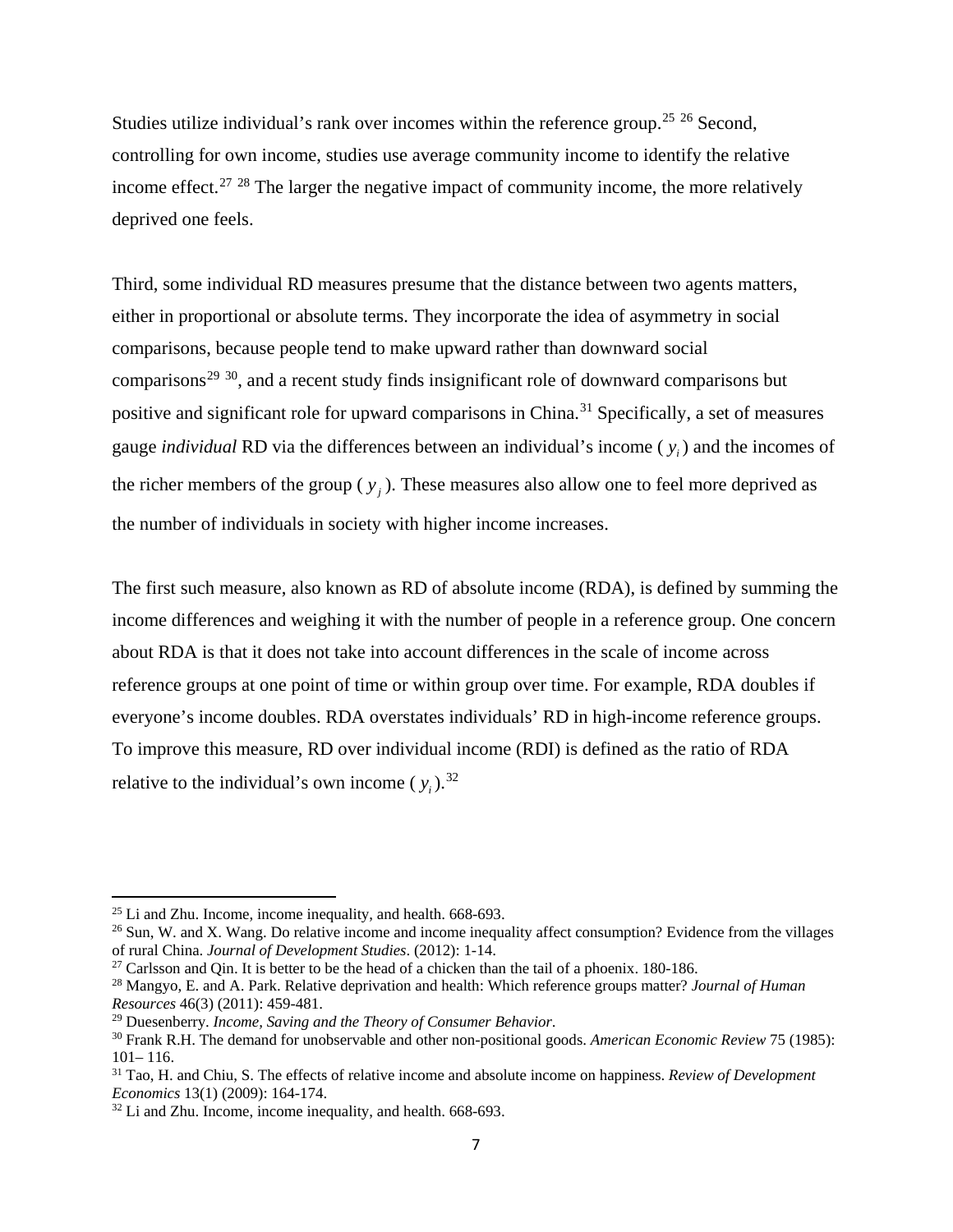$$
RDA_i = \frac{1}{N_i} \sum_j (y_j - y_i) \quad \forall y_j > y_i \qquad (1)
$$

$$
RDI_i = RDA_i / y_i \qquad (2)
$$

Intuitively following the measure of Gini coefficient as the ratio of the area between the Lorenz curve and the line for uniform distribution to the area below uniform distribution line, a measure  $d_{y_i}(F)$  of individual-specific RD incorporates the cumulative proportion of total income  $F_1(y_i)$ and population  $F(y_i)$  up to the individual *i* with income  $y_i$ .<sup>[33](#page-9-0)</sup>  $\mu$  denotes mean income.

$$
d_{y_i}(F) = \mu[1 - F_1(y_i)] - y_i[1 - F(y_i)] \tag{3}
$$

Observing the different patterns of migration for the richest group and the poorest group, a RD model is developed that simplifies Runciman's theory with appealing empirical applications and complements the utility-social welfare approach.<sup>[34](#page-9-1)</sup> The fact that this measure at the societal level is equal to the absolute Gini index (the Gini multiplied by the mean) implies that a society suffering from worse inequality also has higher overall RD. Moreover, holding the Gini index constant, increasing mean income over time also pushes up RD.

$$
RD(y_i)_{Yitzhaki} = \int_{y_i}^{x} [1 - F(x)]dx
$$
 (for continuous distribution) (4)  

$$
RD(y_i)_{Yitzhaki} = [1 - F(y_i)] \cdot E(x - y_i | x > y_i)
$$
 (for discrete distribution) (4')

An independent literature proposes a now widely used measure of RD that integrates the model of mortality and income with the animal and human evidence on inequality and health.<sup>[35](#page-9-2)</sup> The two measures, the Stark-Yitzhaki measure and the Deaton measure, are very close to one another. The Deaton measure takes differences between the average income of richer counterparts in the reference group and this individual's income y<sub>i</sub>, weighted by the proportion of those with

<span id="page-9-0"></span><sup>&</sup>lt;sup>33</sup> Wildman, J. Income related inequalities in mental health in Great Britain. 295–312.

<span id="page-9-1"></span><sup>34</sup> Stark, O. and S. Yitzhaki. Labor migration as a response to relative deprivation. *Journal of Population Economics*. 1 (1) (1988): 57–70.

<span id="page-9-2"></span><sup>&</sup>lt;sup>35</sup> Deaton. Relative deprivation, inequality, and mortality.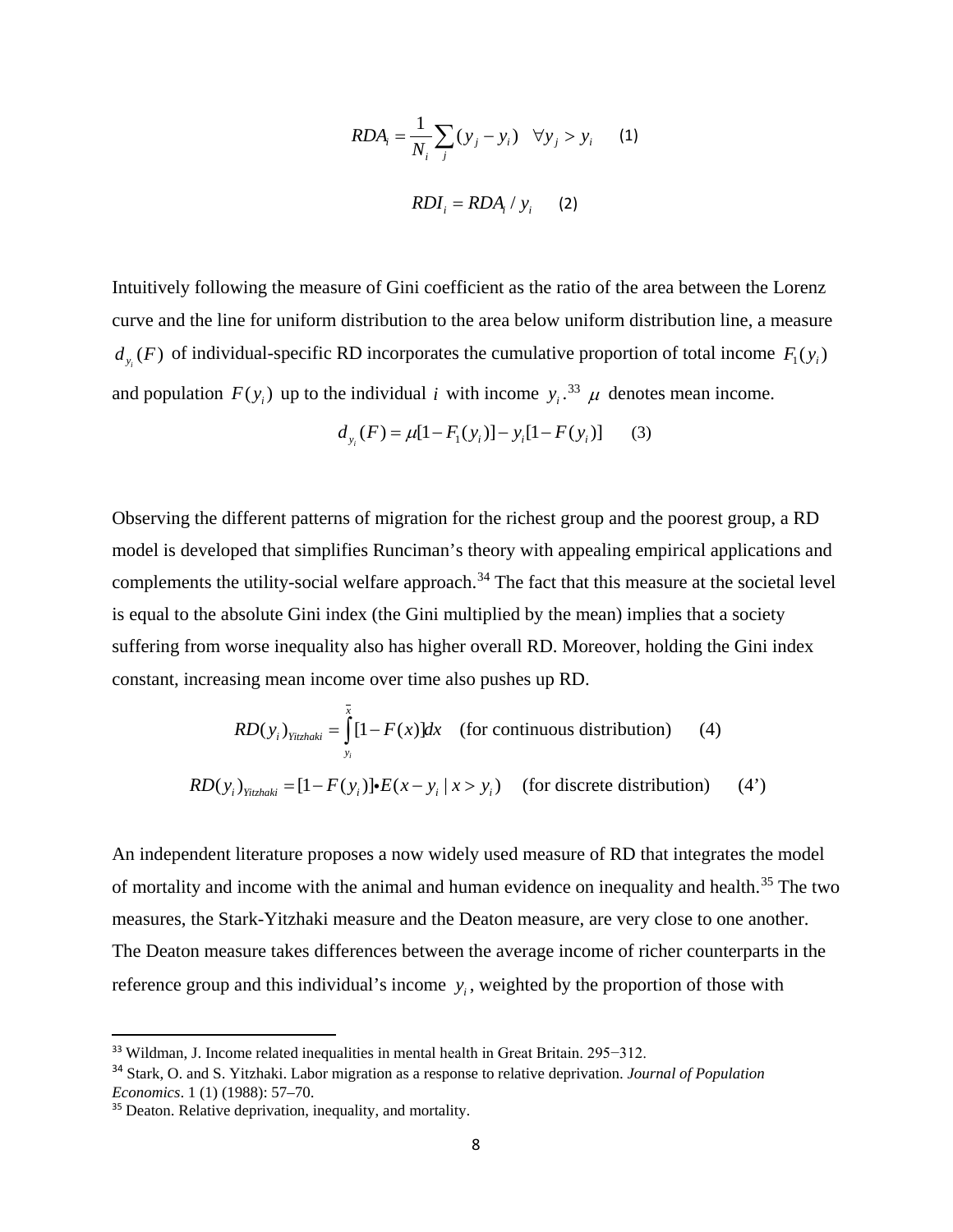income higher than the individual i. Compared with the Stark-Yitzhaki measure, the Deaton measure is further divided by average community income to normalize the RD index. Specifically, the Deaton RD measure for an individual  $i$  with income  $y_i$  can be expressed as

$$
RD(y_i)_{\text{Deaton}} = (1/\mu) \int_{y_i}^{x} (x - y_i) dF(x) \qquad \text{(for continuous distribution)} \tag{5}
$$

$$
RD(y_i)_{\text{Deaton}} = (1/\mu)[1 - F(y_i)][\mu^+(y_i) - y_i] \quad \text{(for discrete distribution)} \tag{5'}
$$

where  $\mu$  denotes mean income in the reference group,  $y_i$  denotes individual i's own income, *x* corresponds to the highest income in the group.  $F(x)$  is the cumulative distribution of income in the group, and  $\mu^+(y)$  is the average income of individual i's richer counterparts in the group.

Four immediate advantages of the Deaton RD index follow. First, a diverse body of scientific evidence, such as in the field of public health, psychology, animal science, economics, and so on, lays solid foundation for the index.<sup>[36](#page-10-0)</sup> Second, it considers the scale issue that may overestimate RD in high-income groups when incomes differ substantially across groups or when an individual's income saliently changes over time. Third, relative to some other RD indexes, such as RDI, the Deaton RD is more sensitive to income distribution. Fourth, the Deaton RD is bounded between 0 and 1, which facilitates the interpretation of empirical findings.

#### **2.3 Reference Groups**

l

While the definition of the reference group is vital to all RD measures, localized knowledge is very rare in empirical studies. Therefore, the empirical literature is still in its infancy on this issue.[37](#page-10-1) First, due to psychological factors, individuals may have various approaches to choose reference groups, resulting in heterogeneity that is not easily captured in empirical studies.

Second, reference groups can be defined quite differently in different contexts. The reference group for the workplace can be quite different from that at home. Limited by specific datasets,

<span id="page-10-0"></span><sup>&</sup>lt;sup>36</sup> For a comprehensive review of its multidisciplinary foundation, please refer to Deaton's 2001 NBER paper "Relative deprivation, inequality, and mortality".

<span id="page-10-1"></span><sup>&</sup>lt;sup>37</sup> Clark, A.E., Frijters, P. and Shields, M. Relative income, happiness and utility: An explanation for the Easterlin paradox and other puzzles. *Journal of Economic Literature* 46(1) (2008): 95-144.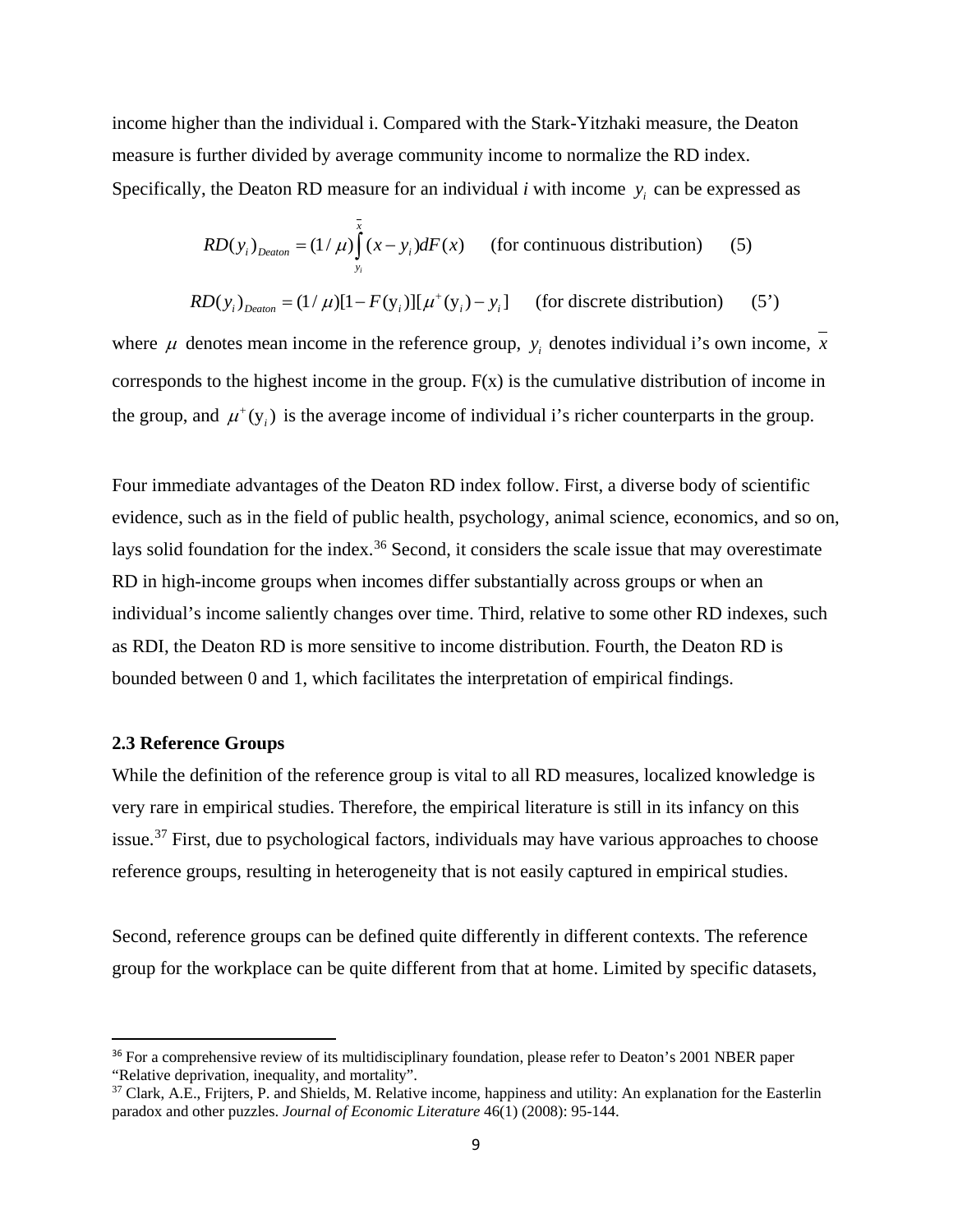few studies simultaneously consider all relevant reference groups, even though multiple reference groups may jointly determine well-being.

Third, selecting reference groups is less straightforward in modern societies, where information flow is fast and efficient, and individuals may move frequently during their lifetime. People in a traditional society, however, often interact in smaller and closer reference groups, as poor infrastructure slows information flow and the power of local norms strengthens reciprocity. These differences facilitate an improved definition of reference group in rural communities.

Substantial ethnographic evidence documents that reference groups are dependent on the village, rather than city blocks, census tracks, schools or classrooms, in less-developed rural communities. A recent study in economics also suggests that village reference groups are salient for residents living in close proximity in rural China, while relatives and classmates are salient reference groups for urban residents.<sup>[38](#page-11-0)</sup> In another recent study, 68 percent of survey respondents in China reported that their main comparison group consisted of individuals in their own village, which still leaves a third of the population who look for reference points outside their own villages.<sup>[39](#page-11-1)</sup>

 $\overline{a}$ 

<span id="page-11-0"></span><sup>38</sup> Mangyo and Park. Relative deprivation and health. 459-481.

<span id="page-11-1"></span><sup>39</sup> Knight, J., L. Song. and R. Gunatilaka. Subjective well-being and its determinants in rural China. *China Economic Review*. 20(4) (2009): 635-649.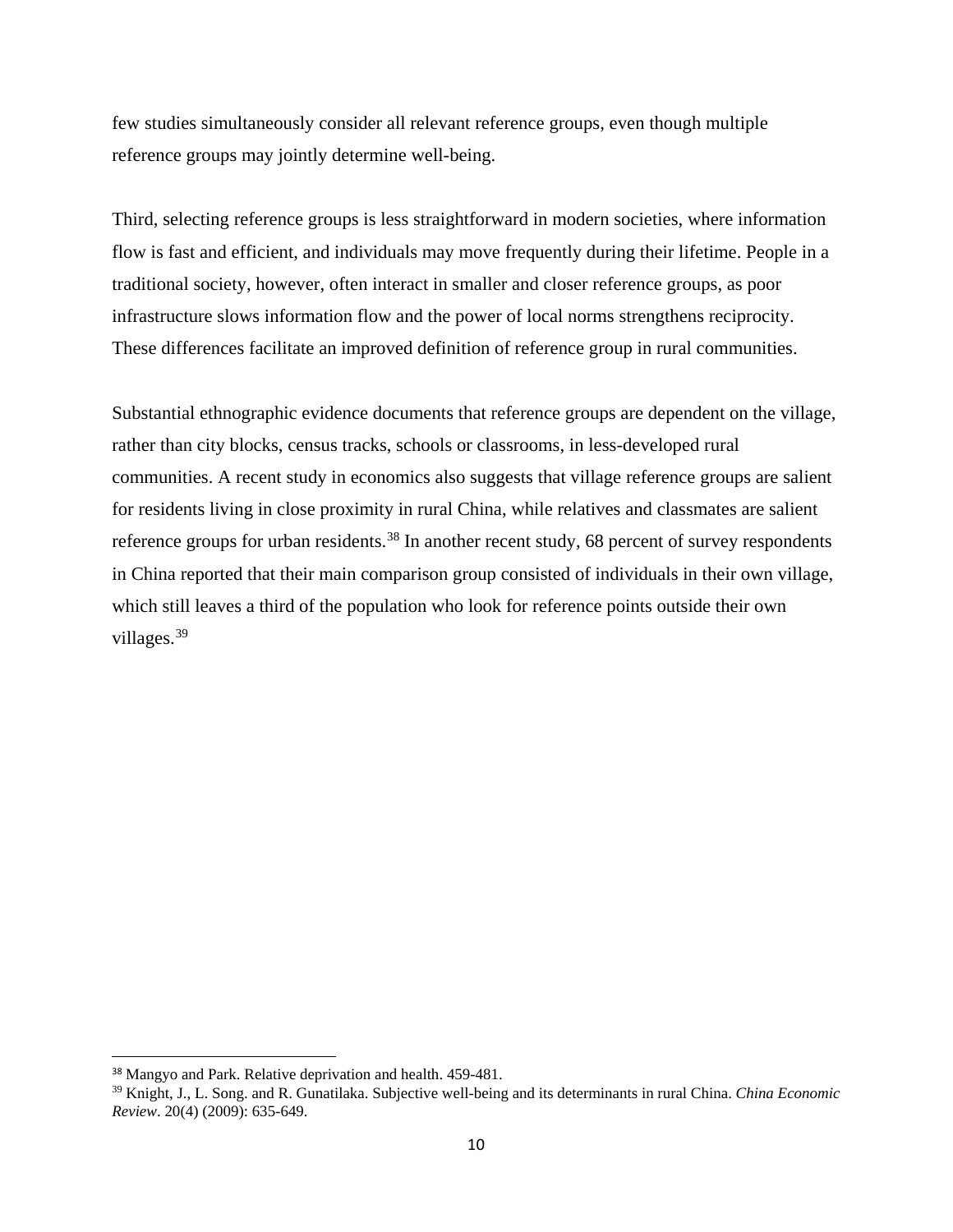#### **3. Behavioral and Welfare Consequences of Relative Deprivation**

Status concern and the feelings of RD have been shown to affect both subjective and objective well-being. Subjective well-being measures the extent to which momentary well-being or general life satisfaction is achieved, while objective well-being gauges achievement in basic needs and rights. Happiness provides an example of subjective measures, and health status is an example of objective measures of well-being. These dimensions complement money metric measures, such as income per capita, as indicators of individual well-being. This section summarizes existing empirical evidence on health and happiness consequences of status concern and RD in China as well as behavior responses. Their sources of variation, utilized datasets and the identified magnitudes of RD are summarized in Table 1.

#### **3.1 Empirical evidence on happiness**

l

Generally, higher inequality leads to a less happy society given the standard assumption that status term in the utility function is concave. Studies on RD and happiness attempt to account for two seemingly contradicting trends (a.k.a. the Easterlin paradox): average happiness has remained constant over time despite sharp rises in income but, at the same time, positive correlations are found between individual income and measures of subjective well-being. This paradox applies to a large set of countries and puzzles policymaking in the world $40$ , and China is no exception. [41](#page-12-1)

RD provides a more plausible explanation for the Easterlin paradox than competing models do.<sup>[42](#page-12-2)</sup> RD may arise when one observes that others have acquired more positional goods  $43$  or it may result from aspirations formed by relative comparisons.<sup>[44](#page-12-4)</sup> The former is evaluated relative to others (via social comparison), while the latter is evaluated relative to oneself in the past or future or relative to others (via social comparison). Studies confirm the negative role of RD on

<span id="page-12-0"></span><sup>40</sup> Easterlin, R. Does economic growth improve the human lot? Some empirical evidence. In *Nations and Households in Economic Growth: Essays in Honor of Moses Abramovitz*, ed. R. David and M. Reder. (New York: Academic Press, 1974), 89–125.

<span id="page-12-1"></span><sup>41</sup> Brockmann, H., Delhey, J., Christian, W. and Yuan, H. The China puzzle: Falling happiness in a rising economy. *Journal of Happiness Studies* 10(4) (2009): 387-405.

<span id="page-12-2"></span> $42$  Graham, C., S. Chattopadhyay, and M. Picon. "The Easterlin and other paradoxes: Why both sides of the debate may be correct." In: Diener, E., J. F. Helliwell, and D. Kahneman (eds). *International Differences in Well-Being (Positive Psychology)* (Oxford: Oxford University Press, 2010), 247–290.

<span id="page-12-4"></span><span id="page-12-3"></span><sup>43</sup> Frank, R.H. *Luxury Fever: Why Money Fails to Satisfy in an Era of Excess*. (New York: Free Press, 1999). <sup>44</sup> Easterlin. Income and happiness. 465–484.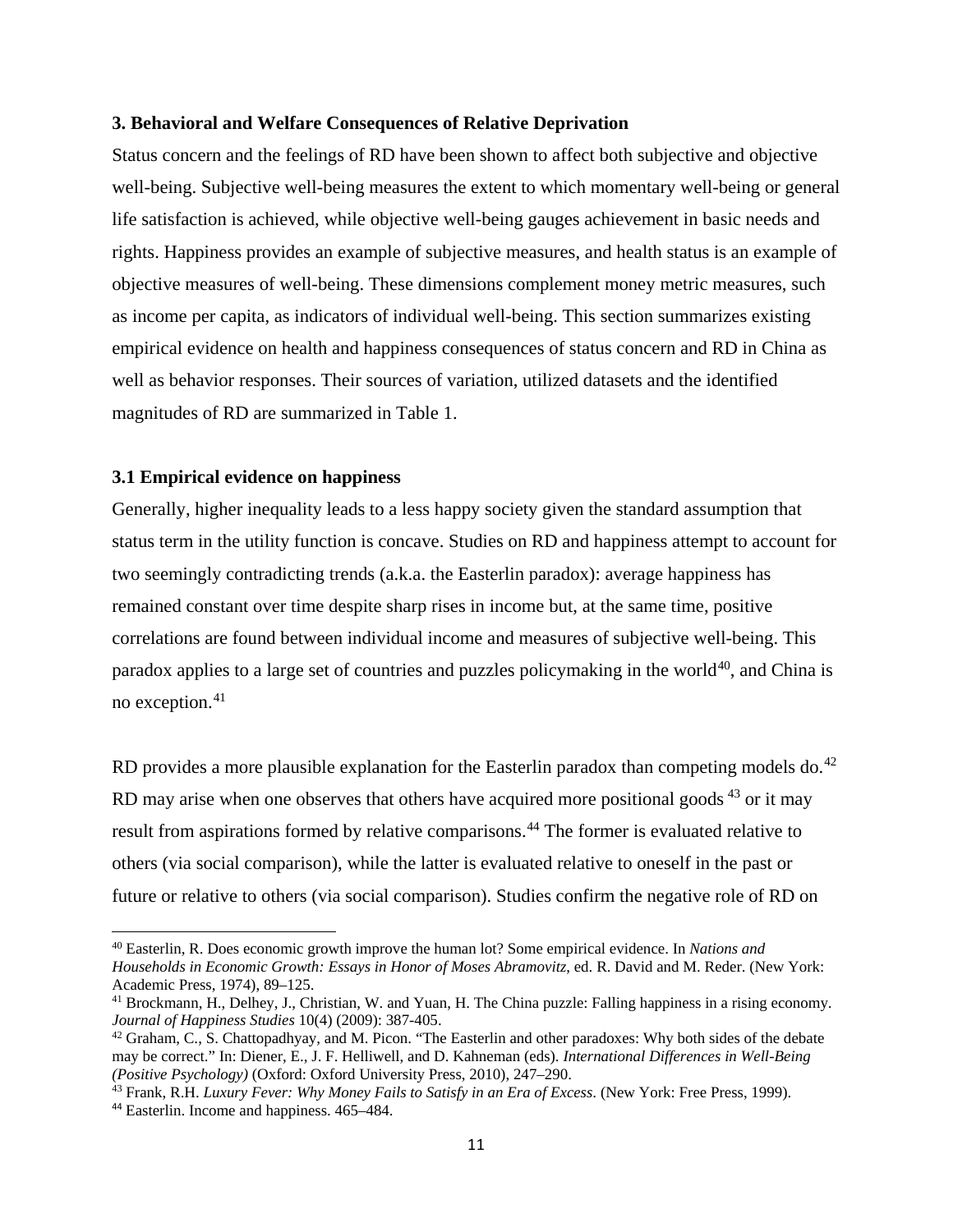happiness for various groups of people in both urban and rural China<sup>[45](#page-13-0) [46](#page-13-1) [47](#page-13-2) [48](#page-13-3) 49</sup>. Though these studies suggest that higher absolute income enhances happiness, higher RD (due to a lower relative income) becomes more important than absolute income in explaining happiness in China, especially in richer contexts. [50](#page-13-5) [51](#page-13-6)

#### **3.2 Empirical evidence on health**

Disparities in both income and health have increased in recent decades despite substantial gains in standards of living. Persistent RD undermines the protective role played by the biochemical system of stress response against a wide range of human diseases.<sup>[52](#page-13-7)</sup> Though some studies still find mixed results, more and more evidence seems to suggest negative impacts of status concern and RD on a range of health measures. These findings indicate the importance of monitoring public policies that may stimulate large income disparities that affect long-term health and health inequality.

Self-reported health status (SRHS), physical function, and activities of daily living (ADL) are nonlinearly associated with community-level income inequality.<sup>[53](#page-13-8)</sup> Specifically, the inverted-U shape relationship determines that a rising Gini coefficient tends to be harmful when the Gini index is above a certain level. Meanwhile, inequality increases the likelihood and frequency of health-compromising behavior such as smoking and alcohol consumption. Though lower individual rank corresponds to worsened health outcomes, the negative impacts of income inequality on SRHS, heart function, and ADL do not vary with relative income or rank. To the

<span id="page-13-0"></span><sup>45</sup> Knight, J. and Gunatilaka, R. Income, aspirations and the Hedonic Treadmill in a poor society. *Journal of Economic Behavior & Organization*. 82(1) (2012): 67-81.

<span id="page-13-1"></span><sup>46</sup> Appleton, S. and Song, L. Life satisfaction in urban China: Components and Determinants. *World Development* 36 (2008): 2325-2340.

<span id="page-13-2"></span><sup>47</sup> Mangyo and Park. Relative deprivation and health. 459-481.

<span id="page-13-3"></span><sup>48</sup> Oshio, T, Nozaki, K. and Kobayashi, M. Relative Income and happiness in Asia: Evidence from nationwide surveys in China, Japan and Korea. *Social Indicators Research* 104 (2011): 351-367.

<span id="page-13-4"></span><sup>&</sup>lt;sup>49</sup> Wang, P. and Vander Weele, T.J. Empirical Research on Factors Related to the Subjective Well-being of Chinese Urban Residents. *Social Indicators Research* 101 (2011): 447-459.

<span id="page-13-5"></span><sup>50</sup> Knight, Song, and Gunatilaka. Subjective well-being and its determinants in rural China. 635-649.

<span id="page-13-6"></span><sup>51</sup> Tao and Chiu. The effects of relative income and absolute income on happiness. 164-174.

<span id="page-13-7"></span><sup>52</sup> Wildman. Modeling health, income and income inequality. 521−538.

<span id="page-13-8"></span><sup>53</sup> Li and Zhu. Income, income inequality, and health: Evidence from China. 668-693.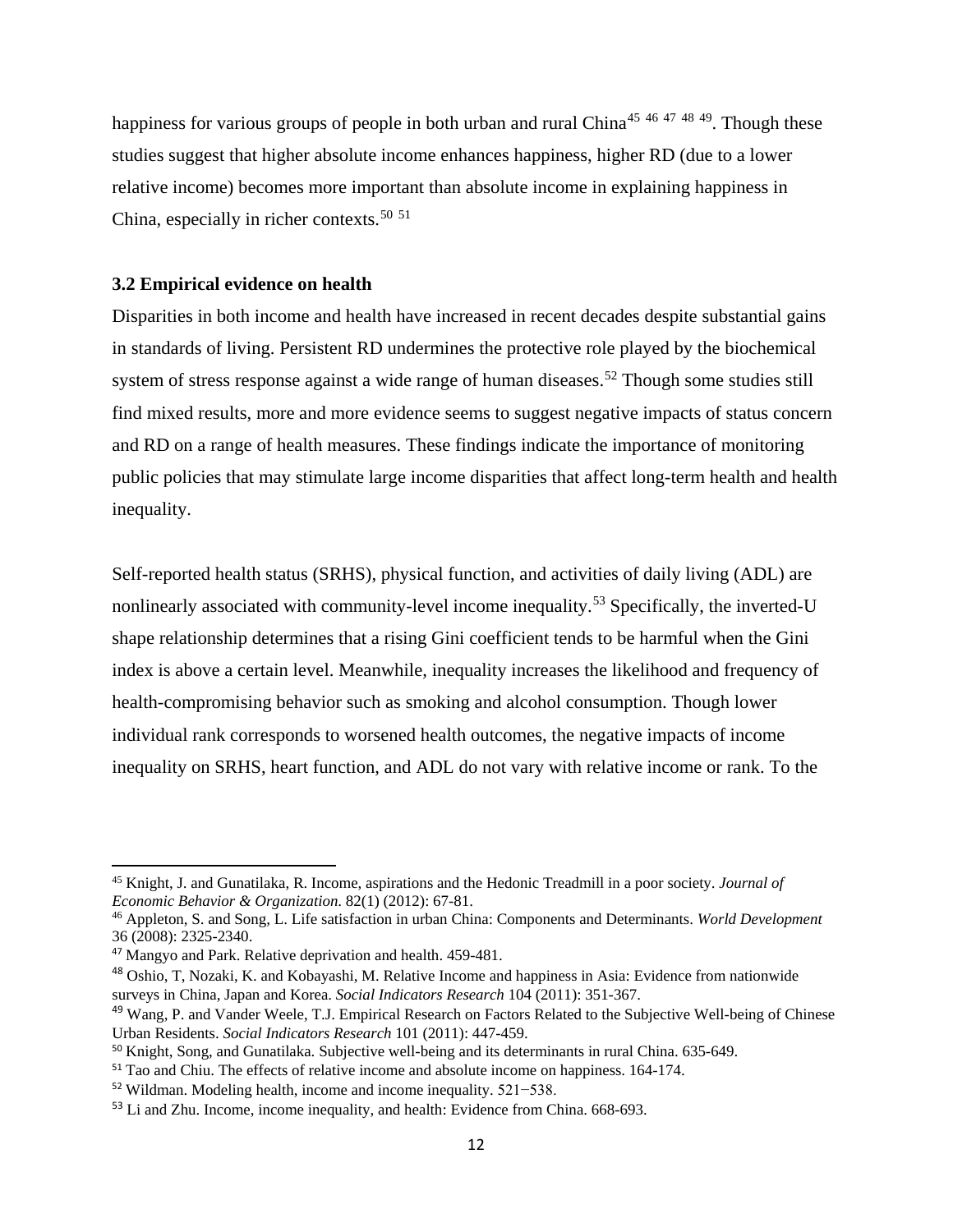contrary, community level inequality does not explain any of the health outcomes and health behavior investigated except probability of high waist circumference.<sup>[54](#page-14-0)</sup>

Using the subjective rating of own income relative to peers average income and mean per capita income within the group, there is a negative impact of RD status on SRHS and psychosocial health.<sup>[55](#page-14-1)</sup> RDA, RDI, and rank are not significantly associated with SRHS, heart function and ADL in China.<sup>[56](#page-14-2)</sup>

Using both Wildman and Deaton RD measures, among older adults in China feelings of RD have significant effects on health outcomes and health behavior, but this issue is complicated by the findings that being less economically deprived may not guarantee better health, and that those who are more economically deprived do not have worse health. Specifically, those with higher levels of RD have lower rates of high waist circumference, are less likely to be overweight, take more nutrients, and are less likely ever to smoke. However, their probability of being underweight, their rate of hypertension, and their current smoking behavior are not significantly affected.<sup>[57](#page-14-3)</sup> Further research is required to examine the absolute and relative income effects on health inequalities among the elderly, along with other major health behavior and outcomes.

RD may also have intergenerational health impacts. People who skip costly social festivals or who spend less than their richer counterparts lose face and risk becoming socially excluded. For that reason, many people at the bottom of the status and wealth distribution tend to attend no fewer ceremonies than their better-off peers and to give even more lavish gifts to signal a higher status. Thus, it is more burdensome for the poor to take part in these social occasions than for the rich. Because the poor often lack the necessary resources to finance these activities, they are often forced to skimp on food consumption to compensate. As a consequence of frequent exposures to lavish spending on festivals held by fellow villagers, children born to mothers in more relatively deprived households (measured by the household's long-term economic status

 $\overline{\phantom{a}}$ 

<span id="page-14-0"></span><sup>54</sup> Ling. Do the Chinese 'keep up with the joneses'? 65-81.

<span id="page-14-1"></span><sup>55</sup> Mangyo and Park. Relative deprivation and health. 459-481.

<span id="page-14-2"></span><sup>56</sup> Li and Zhu. Income, income inequality, and health. 668-693.

<span id="page-14-3"></span><sup>57</sup> Ling. Do the Chinese 'keep up with the joneses'? 65-81.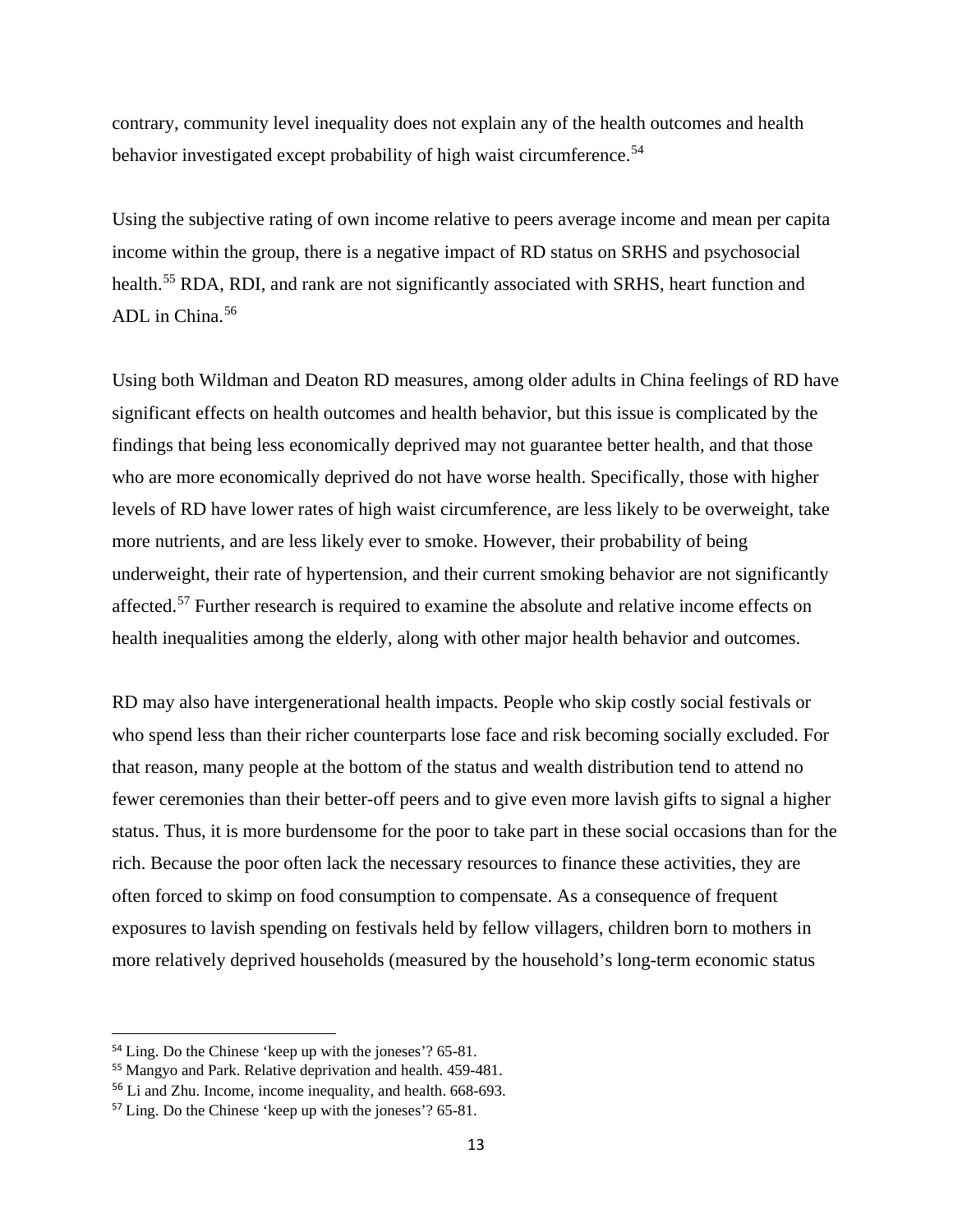relative to that of her richer peers) are more likely to suffer from malnutrition indicated by low height-for-age z-score and stunting status.<sup>[58](#page-15-0)</sup> [59](#page-15-1)

#### **3.3 Empirical evidence on behavior responses**

Rising income inequality and the feelings of RD strengthen the incentives to seek higher social status by increasing the benefit of improving status and enlarging the wealth level required for status upgrading.<sup>[60](#page-15-2)</sup> There has been accumulative evidence on behavior changes in response to status concern and RD amid worsening inequality. While in some cases status concern and feelings of RD may exert positive impacts on individual behavior, such as motivating those of lower status to work harder and migrate to better places<sup>[61](#page-15-3)</sup>, their negative impacts on individual behavior often dominate, such as squeezing out basic consumption for the lower tail of the distribution.

Results indicate that income inequality has a negative (positive) impact on households' overall consumption (savings) in urban China.<sup>[62](#page-15-4)</sup> Urban residents, especially the poorer group, save to improve their social status when social status is tied to pecuniary and non-pecuniary benefits.<sup>[63](#page-15-5)</sup> However, studies in rural China find that lower income rank and higher RD within a community promote total expenditure. The differences in overall consumption between urban and rural China may originate from very different inequality and RD measures (community level versus individual level) applied in these studies. Moreover, the differentiated impacts on consumption behavior may also depend on different economic development stages (between rural and urban China) that deserve further investigation. For sub-categories of consumption, one common finding for both urban and rural settings is that status concern and the feelings of RD stimulate

<span id="page-15-0"></span><sup>58</sup> Chen X. Fetus, Fasting, and Festival: The Persistent Effects of in Utero Social Shocks. *International Journal of Health Policy and Management* 3 (2014): 165-169.

<span id="page-15-1"></span><sup>59</sup> Chen, X. and X. Zhang. Costly posturing: relative status, ceremonies and early child development in China. *World Institute for Development Economic Research (UNU-WIDER) Research Working Paper No. 2012/70*.

<span id="page-15-2"></span> $60$  Chen X. Essays on Social Networks: Relative Concerns, Social Interactions, and Unintended Consequences. *American Journal of Agricultural Economics* 96 (2) (2014): 607-609.

<span id="page-15-3"></span><sup>61</sup> Cai, F., Du, Y. and M. Wang. The Political Economy of Labor Migration. (Shanghai: People's Press of Shanghai, 2003), 86-109.

<span id="page-15-4"></span> $62$  Jin, Li and Wu. Income inequality, consumption, and social-status seeking. 191-204.

<span id="page-15-5"></span><sup>63</sup> Jin, Li and Wu. Income inequality, consumption, and social-status seeking. 191-204.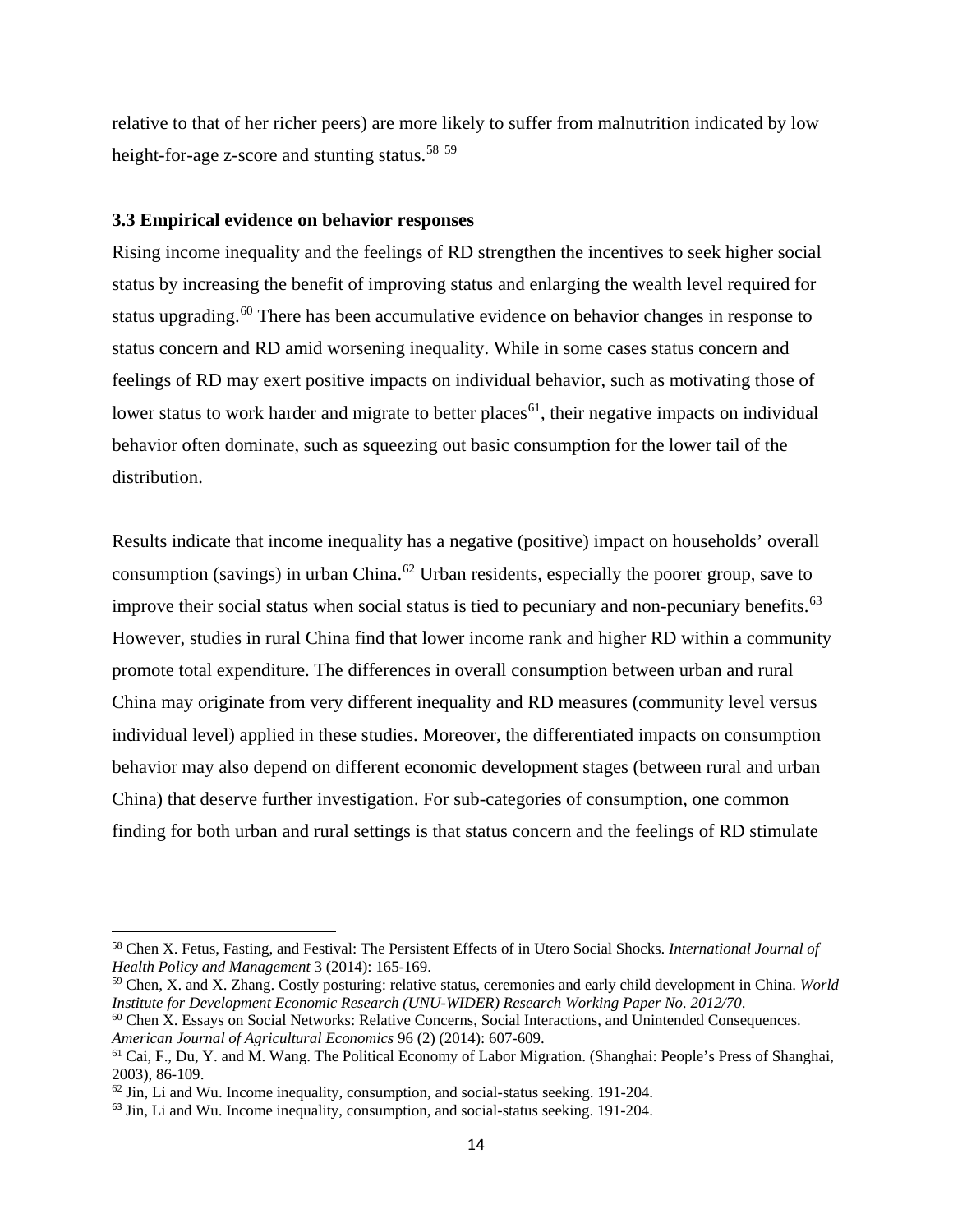more investment in education that may signal future status. Moreover, expenditures on housing, clothing and eating out increase as inequality and feelings of RD rise in rural China.<sup>[64](#page-16-0)</sup>

Ceremonies, such as funerals and weddings, have been very important in Chinese society. Though low cost burials have been national policy, rich people tend to spend lavishly on large and ostentatious tombs that irk the poor.<sup>[65](#page-16-1)</sup> Disadvantaged males, especially in regions with skewed sex ratios that favor women, have to pour all their resources (to throw a luxury party, buy a house, pay a large bride price, etc.) as a means of signaling wealth and improving their chance of getting married.<sup>[66](#page-16-2)</sup> The relatively deprived families in rural China increase their spending on hosting funerals and wedding ceremonies (especially for grooms' families) as local competition for status intensifies.<sup>[67](#page-16-3)</sup> The relatively deprived households spend much higher budget on gifts and festivals in rural China, accounting for some of the large and escalating household spending on major ceremonies.<sup>[68](#page-16-4)</sup> The gifts received when hosting these costly ceremonies are often barely enough to cover wasteful status games.<sup>[69](#page-16-5)</sup>

Perhaps due to the richer context in urban China, there is no evidence of status seeking squeezing out subsistence consumption (including cereals, cakes, fish, beverages, and restaurant orders). However, studies in the rural context find that gift and festival spending due to status concern and RD feelings squeezes out basic food consumption.<sup>[70](#page-16-6)</sup>

 $\overline{\phantom{a}}$ 

<span id="page-16-0"></span><sup>64</sup> Sun and Wang. Do relative income and income inequality affect consumption? 1-14.

<span id="page-16-1"></span><sup>65</sup> *The New York Times*. China Curbs Fancy Tombs That Irk Poor. April 22, 2011.

<span id="page-16-2"></span><sup>66</sup> *The Foreign Policy*. Bachelor Padding. September 28, 2012.

<span id="page-16-3"></span><sup>67</sup> Brown et al. Positional spending and status seeking in rural China. 139-149.

<span id="page-16-4"></span> $68$  Chen, X., R. Kanbur. and X. Zhang. Peer effects, risk pooling, and status seeking: what explains gift spending escalation in rural China? *CEPR Discussion Papers 8777*, 2012.

<span id="page-16-5"></span><sup>69</sup> Chen X. Gift Escalation and Network Structure in Rural China. *PLoS ONE*. 9(8) (2014): e102104.

<span id="page-16-6"></span><sup>70</sup> Chen and Zhang. Costly posturing.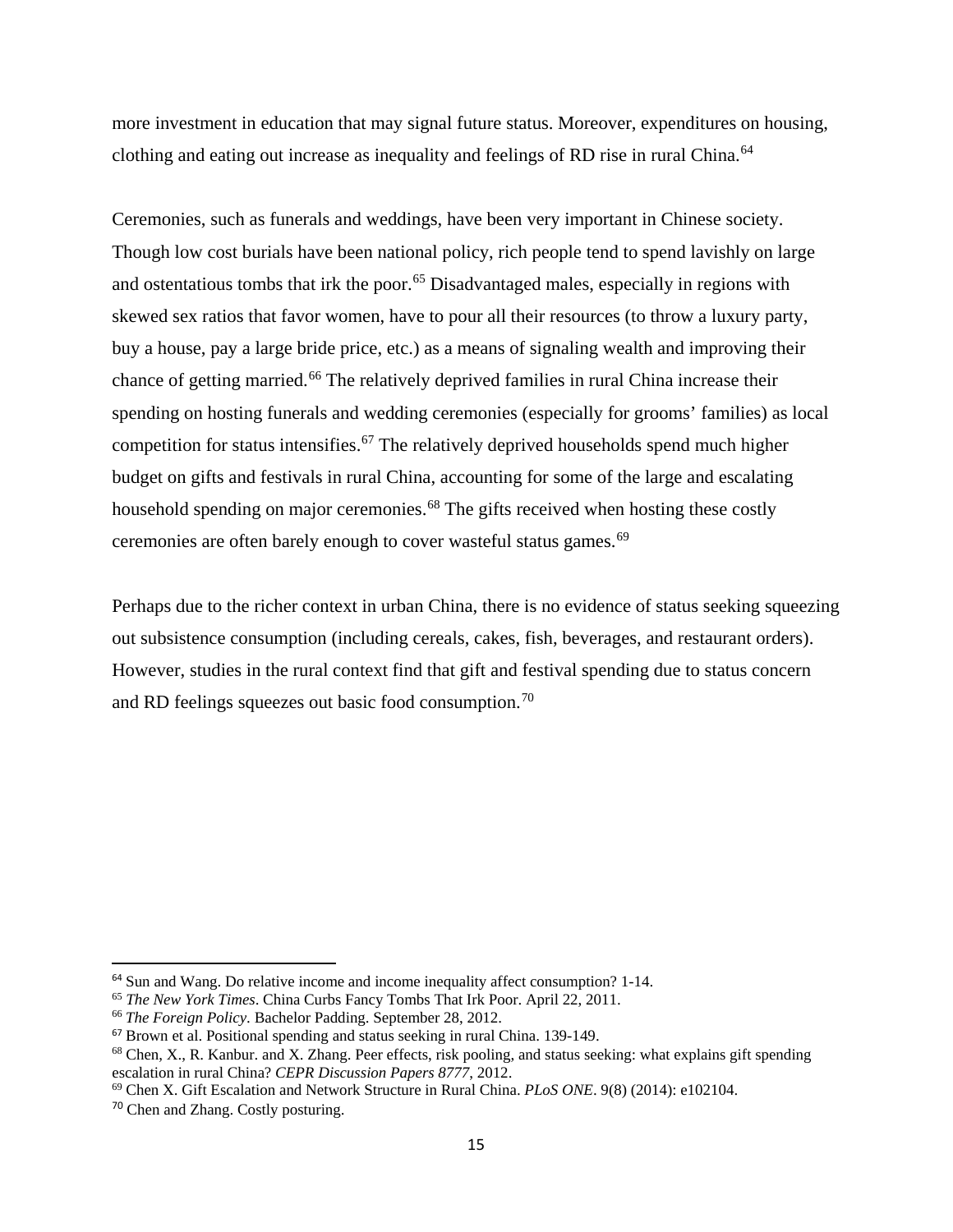#### **4. Economic and Policy Implications**

Existing studies on status concern and RD in China concentrate on three aspects – economic behavior, health, and happiness. In the following discussions, I relate their empirical findings to economic meanings and discuss their implications for public policies, including , and relative poverty alleviation. The first two types of policies, i.e. redistributive tax policies (section 4.1) and regulations and community sanctions (section 4.2), directly correct micro level behavior inefficiencies, especially among the poor who consume more positional goods at the cost of cutting basic non-positional goods and therefore giving up real benefits. To the contrary, the third type of policies balancing economic efficiency and equity (section 4.3) mainly address macroeconomic inefficiencies. However, all these types of policy instruments are aimed at reducing RD, which may effectively improve health and happiness, and mitigate behavior inefficiencies.

#### **4.1 Pigouvian Taxes and Conspicuous Consumption**

l

High status is often associated with large pecuniary and non-pecuniary benefits. To improve social status, people often signal accumulated wealth or education attainment. Top earners spend lavishly on conspicuous consumption. This ostentatious spending shifts the frame of reference for those below them in social status, inducing them to mimic high spenders and signal fictitious wealth and social status through large positional spending. Given underdeveloped credit market for the poor in China, they have to save for positional consumption and cut non-positional goods consumption. When income inequality worsens, the benefit gap between the high-status and lowstatus groups widens and the entry wealth level for the high-status group increases, which in turn strengthens saving incentives to increase positional consumption, typically on housing, and reduces non-positional consumption.

Status concern and RD also raise the importance of social inclusion, which incurs large expenditure among the poor.<sup>[71](#page-17-0)</sup> For example, high spending on gifts and festivals among the poor serves essential social roles, and the consequences of refusing to participate are grave.<sup>[72](#page-17-1)</sup>

<span id="page-17-0"></span><sup>71</sup> Ravallion, M. and S. Chen. Weakly relative poverty. *Review of Economics and Statistics*. 93(4) (2011): 1251- 1261.

<span id="page-17-1"></span><sup>72</sup> Banerjee, A. V. and E. Duflo. The economic lives of the poor. *Journal of Economic Perspectives*. 21(1) (2007): 141-167.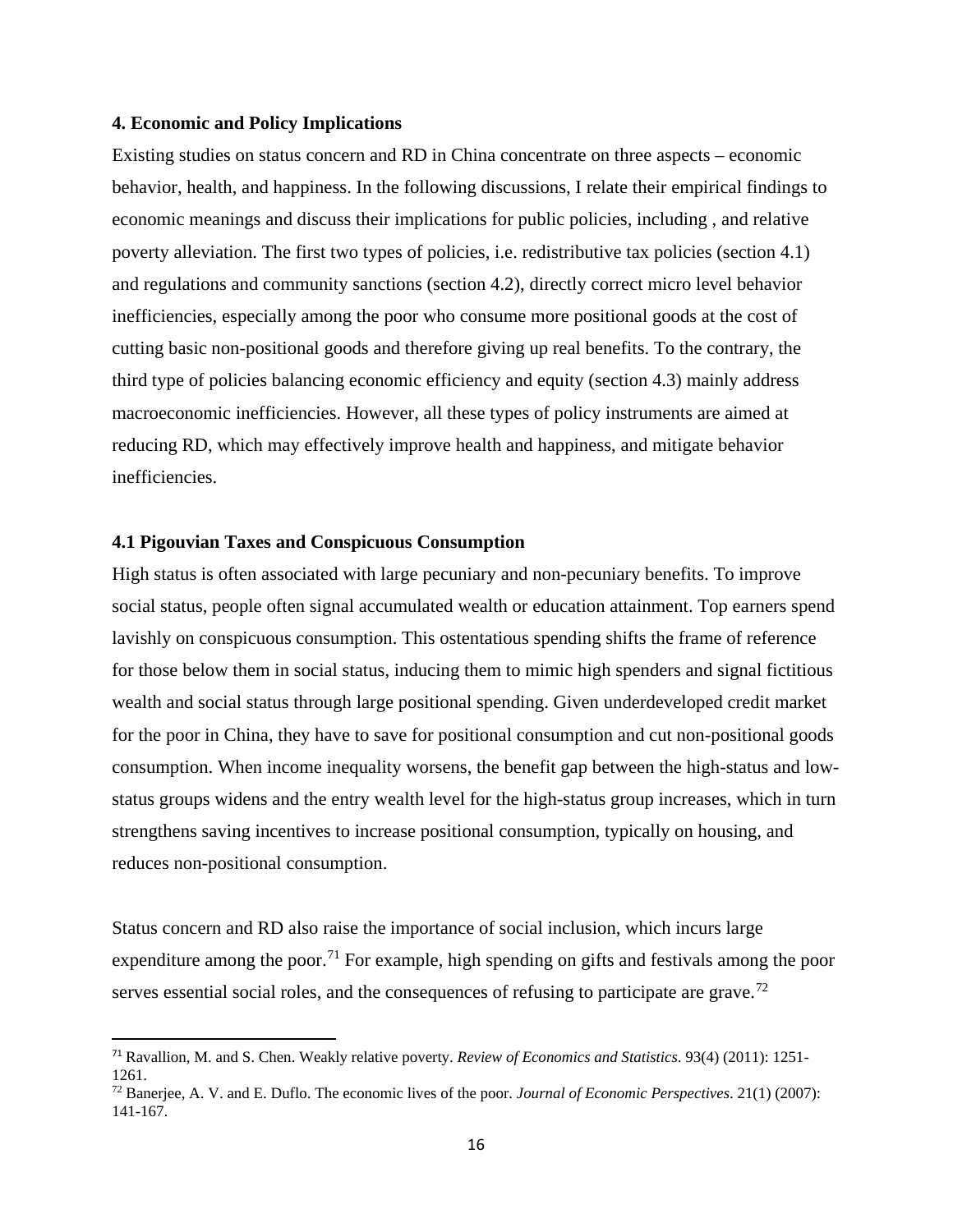Evidence from China has shown that the poor could spend more on basic food instead of festivals but failed to do so. Studies shed some light on the "food puzzle" raised by Angus Deaton as to why the nutritional status of the poor tends to be stagnant amid rapid income growth in developing countries.<sup>[73](#page-18-0)</sup><sup>[74](#page-18-1)</sup>

Given the clear evidence that positional spending among poor people squeezes their basic consumption, threatens their subsistence, and brings long-term unintended consequences to future generations, policies are needed that discourage positional consumption among the extremely poor without discriminating against the poor.

Pigouvian taxes on positional consumption may be a less intrusive means to curb wasteful statusseeking activities, promote basic goods consumption, and correct the distortion imposed by the negative externalities of positional spending. More specifically, visibility-based consumption taxes, similar to the luxury tax, can be imposed in proportion to how visible a consumption item is. For example, in the literature telephone surveys have been used to gauge the visibility of a comprehensive list of commodities. [75](#page-18-2) Such taxation has proved reliable and inexpensive in the United States and can be readily applicable to many other countries. The poorest segment of the population is expected to be the most responsive to such a tax.

More generally, redistributive policies, such as designing more progressive taxes, subsidizing basic education, financing public infrastructure, and providing universal basic health services, that seek to narrow gaps in income, wealth and opportunity, may make us better off by relieving the negative impact of RD on well-being. More progressive taxes imposed on status seeking activities (with negative externalities) can be used to finance the provision of public goods, such as education and infrastructure.

#### **4.2 Regulations and Grassroots Sanctions**

 $\overline{\phantom{a}}$ 

<span id="page-18-0"></span> $<sup>73</sup>$  The popular explanation relates to the reductions in physical activities and the need for calories, but this alone is</sup> unable to explain why child malnutrition rate has barely improved.

<span id="page-18-1"></span><sup>74</sup> Chen and Zhang. Costly posturing.

<span id="page-18-2"></span><sup>75</sup> Heffetz, O. A test of conspicuous consumption: Visibility and income elasticities. *Review of Economics and Statistics* 93(4) (2011): 1101–1117.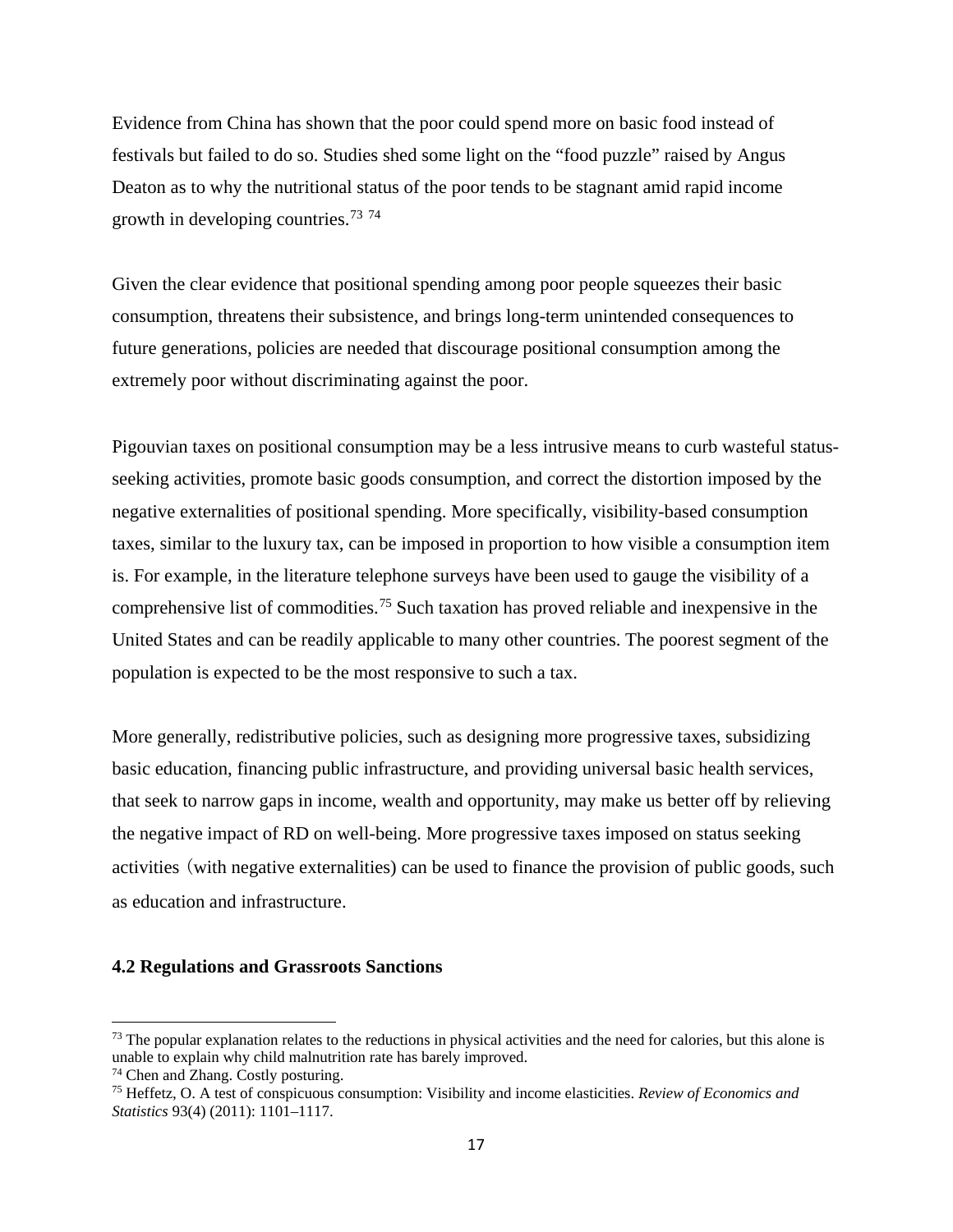Positional spending among the poor can also be discouraged through official regulations and grassroots sanctions. For example, in the past few years China has cracked down on excessive official banqueting and gift giving in China<sup>[76](#page-19-0)</sup>. Sales volumes of luxury cigarette and alcohol brands have reduced substantially, which helps cut booming governmental expenses that can be put into better uses for public services.

Meanwhile, social customs have been preserved in traditional Chinese society. For example, people spend lavishly on social ceremonies. Official regulations and grassroots sanctions targeting key players in social networks who organize such events may curb the zero-sum game of overspending on social parties and spill over to guests who contribute much to these events. In impoverished rural communities in central China, the recent ban on lavish ceremonies and high price alcohol and cigarette purchases by officials, who were often the most active in hosting such events and presenting gifts, effectively spills over to ordinary rural residents, who are punished by fellow villagers when they violate the regulations banning such activities for officials.<sup>[77](#page-19-1)</sup> Similar successful story is documented in central Asia's Tajikistan where more than half the population lives in poverty.<sup>[78](#page-19-2)</sup> However, these policy instruments may be less feasible in developed countries where freedom of choice is highly valued.

#### **4.3 Policies Balancing Economic Efficiency and Equity**

Status concern and the feelings of RD highlight the classical trade-off between equity and efficiency. In the past three decades, China has placed economic growth (or economic efficiency) above redistribution (or socioeconomic equity) as its development priority. However, strong evidence of RD would indicate trade-offs for current growth promoting policies and cast serious doubt on the welfare justification that individuals always benefit from income promotion.<sup>[79](#page-19-3)</sup> RD uniquely gauges this trade-off at the individual level, giving it an advantage over aggregate inequality measures such as the Gini index. Compared to aggregate inequality, RD is more sensitive to detecting the equity and efficiency trade-off. For example, in the case

<span id="page-19-0"></span><sup>76</sup> *The Economist*. Two weddings, two funerals, no fridge. November 30, 2013.

<span id="page-19-1"></span><sup>77</sup> Caijing Magazine. Villages Regulate Banquets in China's Hubei Province*.* October 14, 2014.

<span id="page-19-2"></span><sup>78</sup> National Public Radio. "Tajik government cracks down on wedding size." February 16, 2008.

<span id="page-19-3"></span><sup>79</sup> Ravallion and Lokshin. Who cares about relative deprivation? 171-185.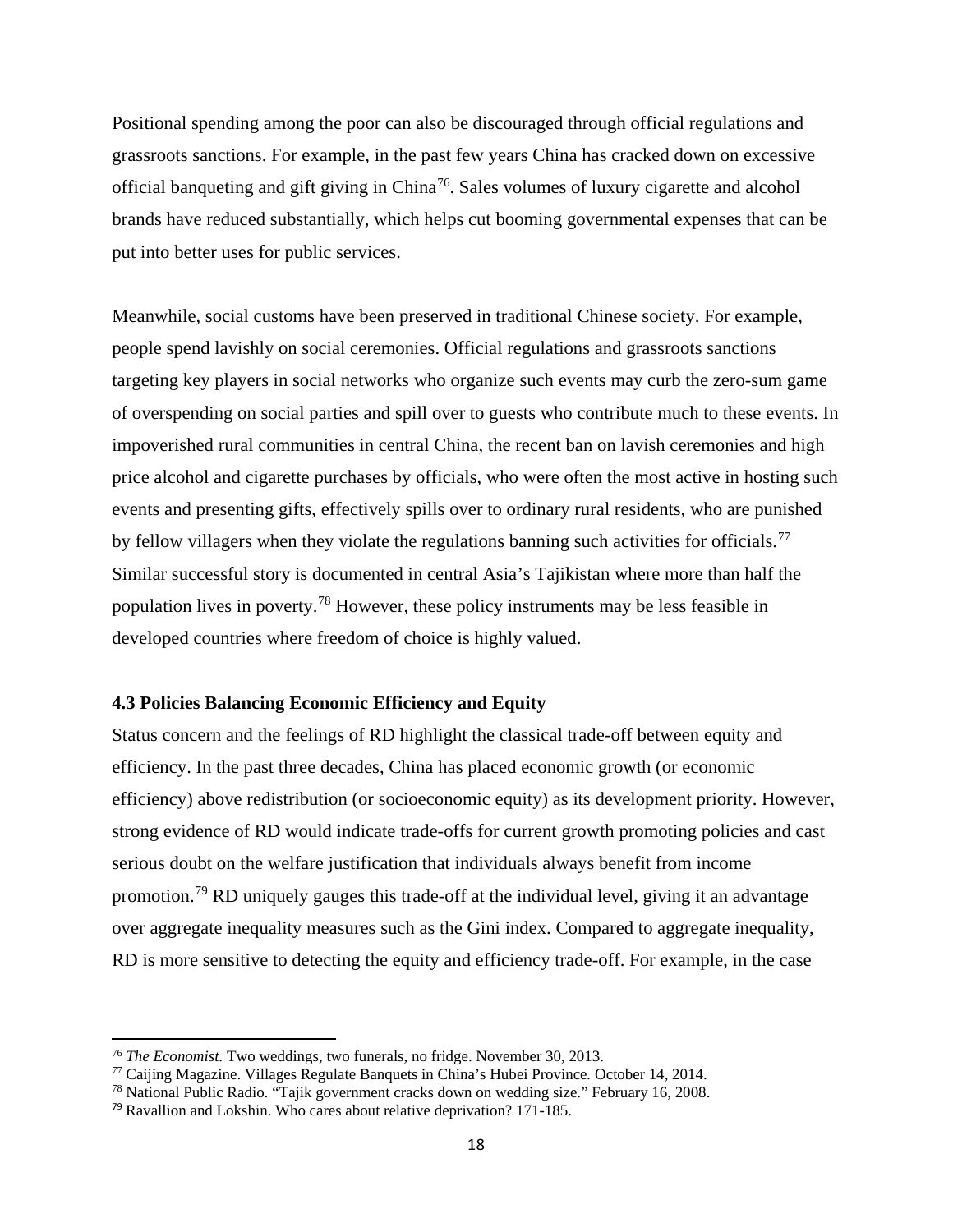that economic growth leaves overall inequality unchanged, it is still likely that resources distribution within the society changes dramatically.

Placing emphasis solely on promoting economic growth without considering status concern and RD may not effectively improve well-being. For example, when economic growth leads to an unbalanced increase in individual income, the worsening RD among the poor will offset some of the welfare gains to them that result from higher absolute income. In the extreme case that relative income imposes counteracting impact (equal to the positive effect of own income) on well-being, an equal proportionate increase in all incomes may even leave average well-being unchanged. Similarly, promoting poverty reduction without considering the effects of a poor person's income gains on social comparators would entail welfare efficiency costs, as poor people face inefficiently high incentives to escape poverty without taking account of their negative spillover effect.

Any evaluation of poverty alleviation programs should make it clear what it means to be successful – reduced absolute poverty, reduced relative poverty, or both. Absolute poverty is the complete lack of resources to sustain life, while relative poverty refers to inadequate resources necessary to maintain the average standard of living in their society. As such, relative poverty implies that the individual has the ability to sustain own basic needs but may lack the resources to afford socially desirable goods or engage in social activities.

Government agencies should consider monitoring the impact of anti-poverty efforts using a relative poverty line that rises with per capita income or consumption. Relative poverty lines for more than 100 countries released by the World Bank provide such a reference for China.<sup>[80](#page-20-0)</sup> While economic growth in China has been accompanied by massive decline in the incidence of absolute poverty as the number of people who are absolutely poor has reduced significantly in recent decades, the number of people who are relatively poor has not changed much as inequality persists. The two trends imply a salient increase in the number of people who are not absolutely poor but are relatively poor (Figure 1). Due to the concern that the World Bank multi-country relative poverty line set at the socially acceptable level can still be very different among different

<span id="page-20-0"></span><sup>80</sup> Ravallion and Chen. Weakly relative poverty. 1251-1261.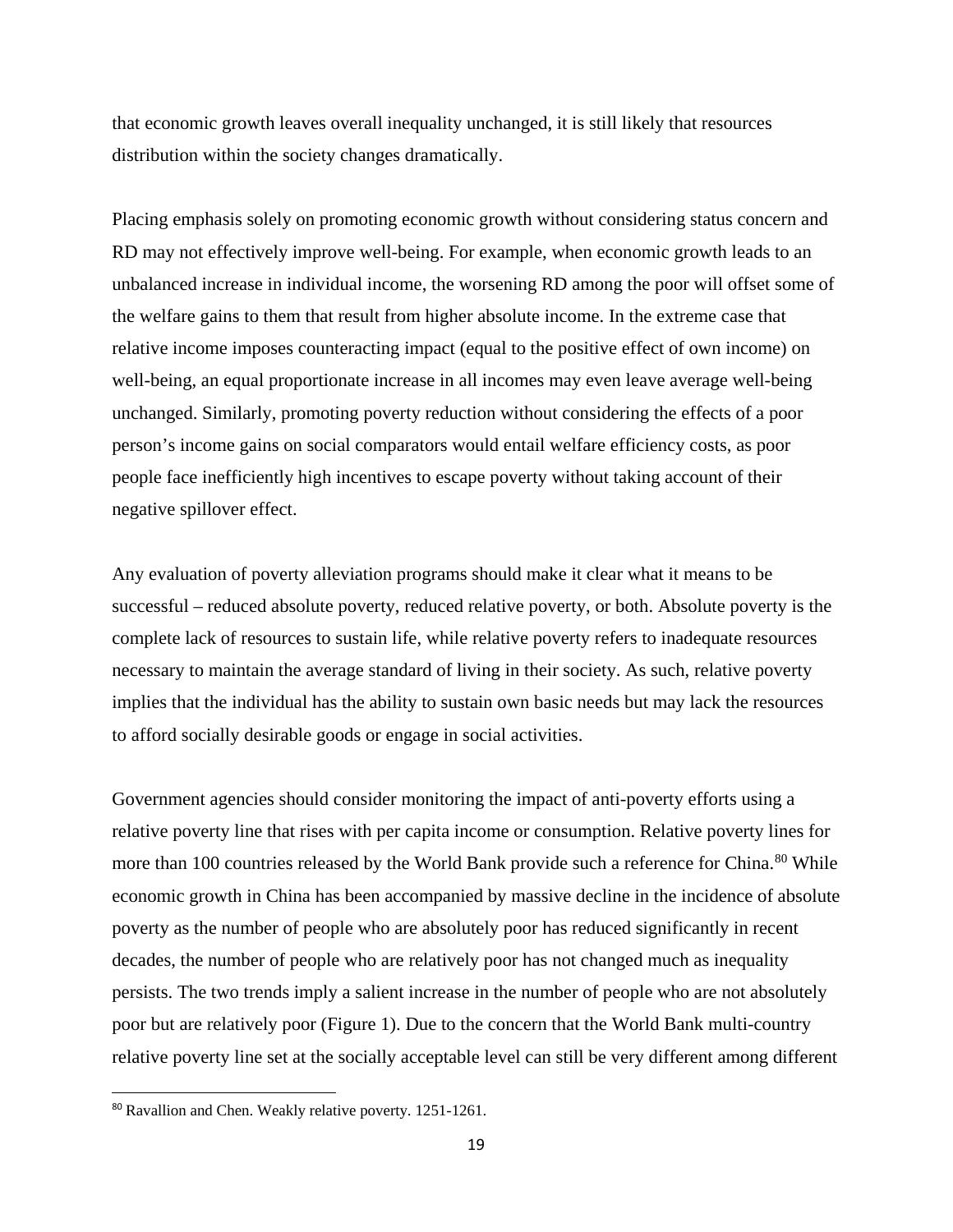people even in a same country, another prevalent and more objective measure of relative poverty, the ratio of average income of the richest 20 percent to the poorest 20 percent gauged by the United Nations Development Program (UNDP), is reported in Figure 2. Comparing all 17 representative countries in 2013, China is among the highest, i.e. the richest 20 percent people on average earn more than 10 times as much as the poorest 20 percent people do.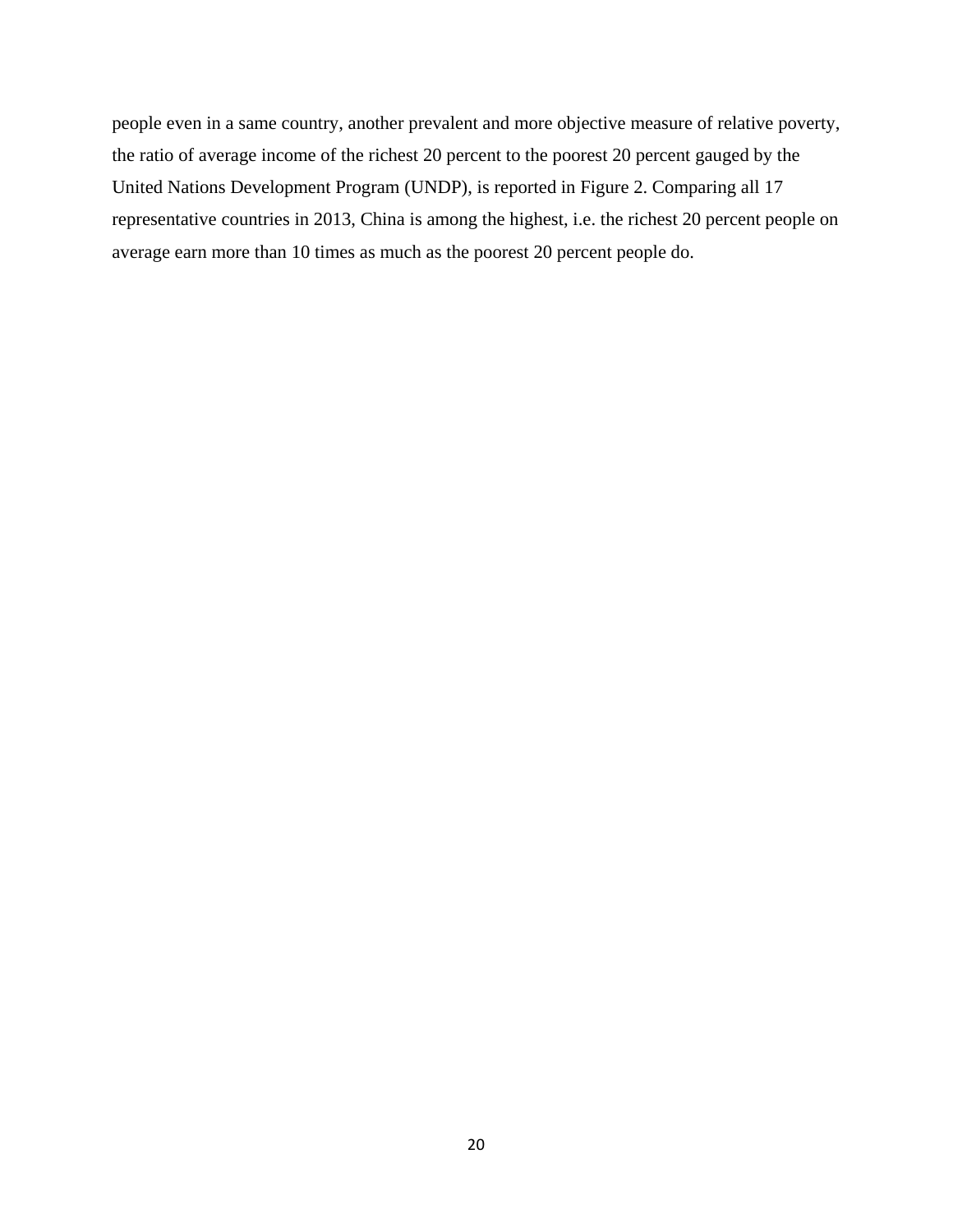#### **5. Conclusions and Discussion**

A growing literature suggests that status concern and the feelings of RD lower both objective and subjective measures of well-being, as indicated by health and happiness, respectively. Motivated by status concern and RD, basic consumption, especially among the poor, has shown evidence of being squeezed to increase conspicuous consumption. RD complements absolute poverty measures. While the incidence of absolute poverty has been greatly declining in China, relative poverty has not been reduced as much due to the rising cost of maintaining social standard of living.

Alleviating RD through effective public policy instruments has the potential to relieve its wide range of negative impacts. Redistributive policies, such as a visibility-based consumption tax, may reduce positional spending activities and the feelings of RD among the poor. The redistributed resources can be used to finance public infrastructure, basic education, and universal basic health insurance that further promote equity. Besides, traditional community sanctions and official regulations targeting key players of social spending activities in the networks have proved to be successful in some less-developed contexts. Grassroots groups in China have also reacted positively to regulations mandating cuts in positional spending among local officials.

The remaining gaps in knowledge about the relationship between RD and individual well-being deserve future investigations. First, few results are directly comparable across studies in Table 1 because of differences in model specifications, choices of RD indicators, reference group definitions, estimators chosen, types of data, and so on. Meanwhile, individuals often choose to interact with people who are similar to them. This selection may simultaneously affect RD and individual well-being and make findings less generalizable to a larger population. Moreover, adaptation and changing aspirations may mediate the impact of relative deprivation on individual well-being. For example, people with more severe feelings of RD may adapt better to low status and form higher expectations about future status based on higher reference incomes. Ignoring such psychological factors may underestimate the negative effect of RD. Furthermore, most studies simply impose reference groups rather than asking individuals who their reference groups are. These constructed reference groups may pick up effects other than social comparison. For

21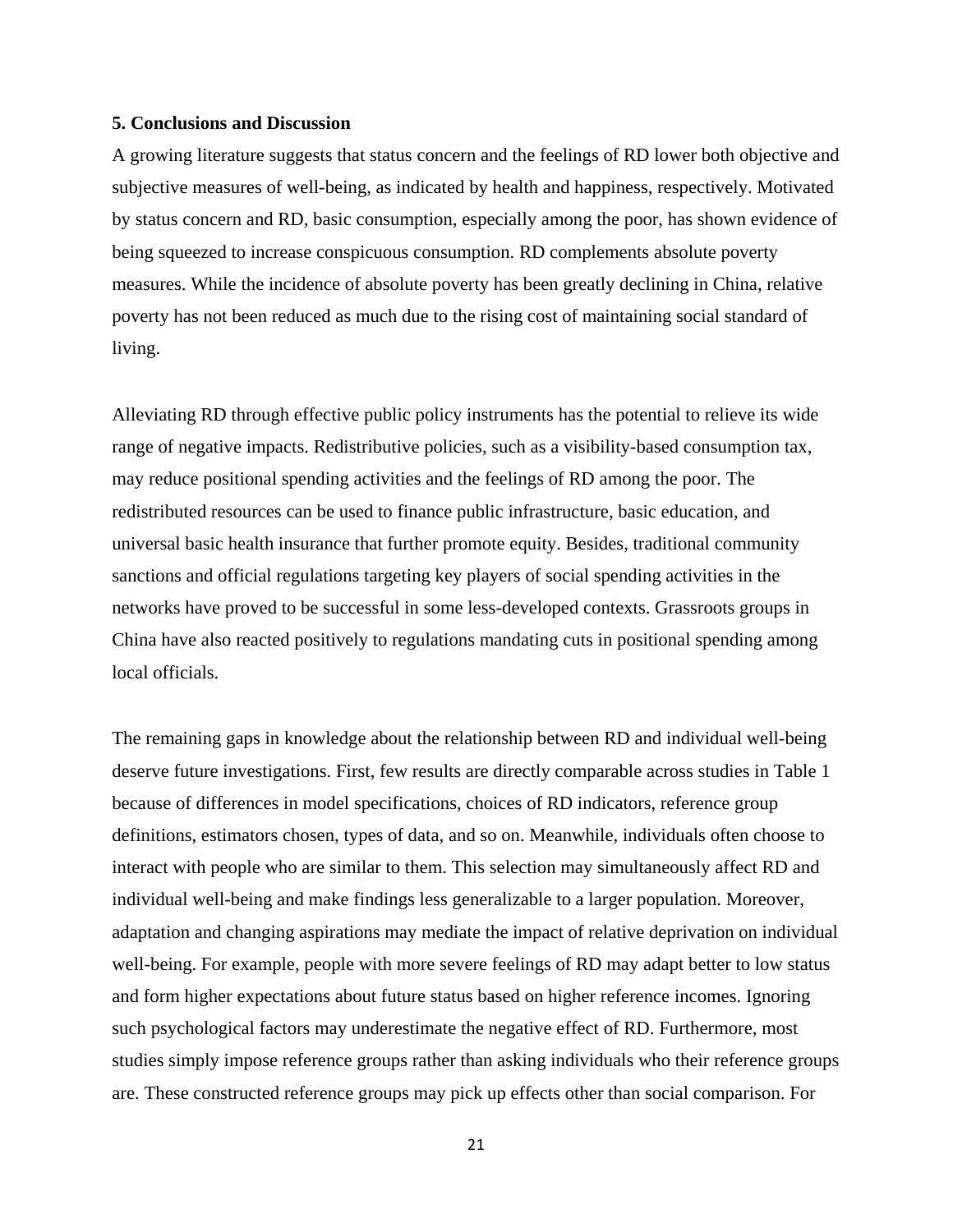example, average income by geographic area might also measure local public goods provision, which confounds the negative impact of RD on well-being.

This review is restricted to studies in China that measure RD of economic resources, such as income, consumption and wealth, and identify its influences over individual behavior and wellbeing. However, RD describes a wider spectrum of feelings of deprivation, involving economic, political and social deprivation in multiple fields of social sciences. For example, status and feelings of RD can be determined by individual rights of expression and community engagement, which in turn aggravate social exclusion and lack of expression of right. Social scientists, particularly political scientists and sociologists, document such RD as a major cause of social deviance, such as illegal timber cutting and crime in  $China^{81}$  $China^{81}$  $China^{81}$   $^{82}$ , due to the discontent and frustration people experience when they feel they do not receive a "fair share" of something they deserve but others already have. Another intriguing body of empirical studies in other countries suggests that RD predicts risks of social unrest and may lead to political violence. Overall, monitoring RD may help governments identify such risks of social deviance and even social unrest at an early stage and take effective measures to reduce tensions. Governments could define a threshold RD level above which automatic emergency measures are triggered.

Finally, due to the multidimensional feature of status concern and feelings of RD, it is important to know where the dominant RD originates, such as gaps in income, wealth, consumption, title, appearance, social capital in the society, or rights of expression. Policies that address certain aspects of RD may lead to other inequalities becoming the more important source of RD.

<span id="page-23-0"></span><sup>81</sup> Zackey, J. Peasant Perspectives on Deforestation in Southwest China. *Mountain Research and Development* 27(2) (2007):153-161.

<span id="page-23-1"></span><sup>82</sup> Chen, TS. and Y. Wu. Crime rates and inequality: a study of crime in contemporary China. *Journal of the Asia Pacific Economy* 20(2) (2014): 202-223.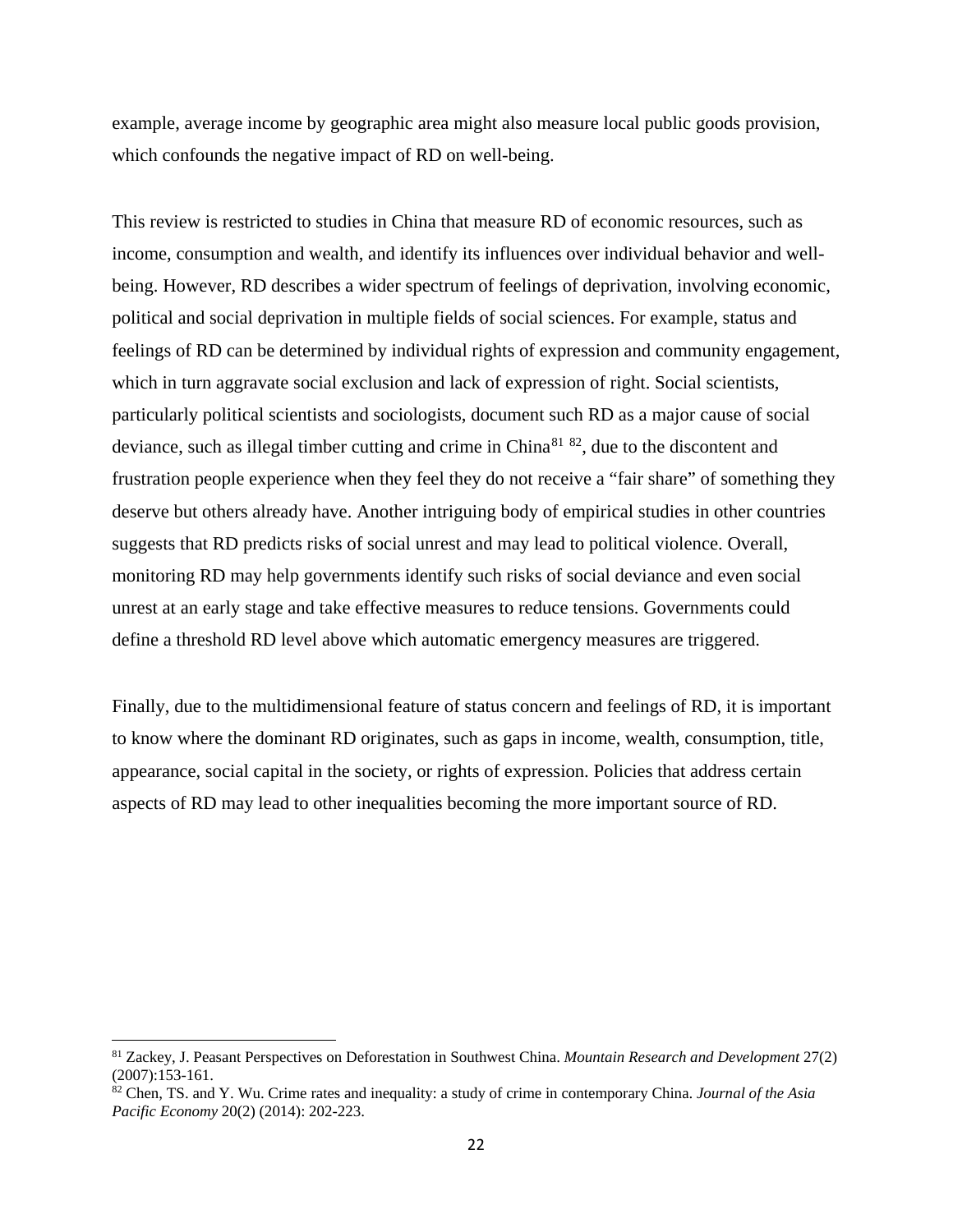#### **Reference**

Appleton, S. and Song, L. 2008. Life satisfaction in urban China: Components and Determinants. *World Development* 36: 2325-2340.

Ball, Sheryl B. and Catherine C. Eckel. 1996. Buying Status: Experimental Evidence on Status in Negotiation. *Psychology and Marketing* 13(4): 381-405.

Banerjee, A. V. and E. Duflo. 2007. The economic lives of the poor. *Journal of Economic Perspectives*. 21(1): 141-167.

Brockmann, H., Delhey, J., Christian, W. and Yuan, H. 2009. The China puzzle: Falling happiness in a rising economy. *Journal of Happiness Studies* 10(4): 387-405.

Brown, P., E. Bulte. and X. Zhang. 2011. Positional spending and status seeking in rural China. *Journal of Development Economics*. 96(1): 139-149.

Cai, Fang and Yang. Du. 2002. Two Incentives of Migration and Their Policy Implication: Examine the Relative Deprivation Theory. *Journal of Population Science*. 2002: 4

Carlsson, F. and P. Qin. 2010. It is better to be the head of a chicken than the tail of a phoenix: Concern for relative standing in rural China, *The Journal of Socio-Economics*. 39(2): 180-186.

Chang, Simon and Zhang, Xiaobo, 2012. The Economic Consequences of Excess Men: Evidence from a Natural Experiment in Taiwan. *IFPRI discussion papers 1203*.

Chen, X. 2014. Award Winning Papers: Essays on Relative Concerns, Social Interactions, and Unintended Consequences. Forthcoming in *American Journal of Agricultural Economics*.

Chen, X. and X. Zhang. 2012. Costly posturing: relative status, ceremonies and early child development in China. *World Institute for Development Economic Research (UNU-WIDER) Research Working Paper No. 2012/70*.

Chen, X., R. Kanbur. and X. Zhang. 2012. Peer effects, risk pooling, and status seeking: what explains gift spending escalation in rural China? *CEPR Discussion Papers 8777*.

Clark, A.E., Frijters, P. and Shields, M. 2008. Relative income, happiness and utility: An explanation for the Easterlin paradox and other puzzles. *Journal of Economic Literature* 46(1): 95-144.

Cooper, B., C. Garcia-Penalosa. and P. Funk. 2001. Status effects and negative utility growth. *Economic Journal*. 111: 642-665.

Deaton, A. 2001. Relative deprivation, inequality, and mortality. *NBER Working Paper* 8099.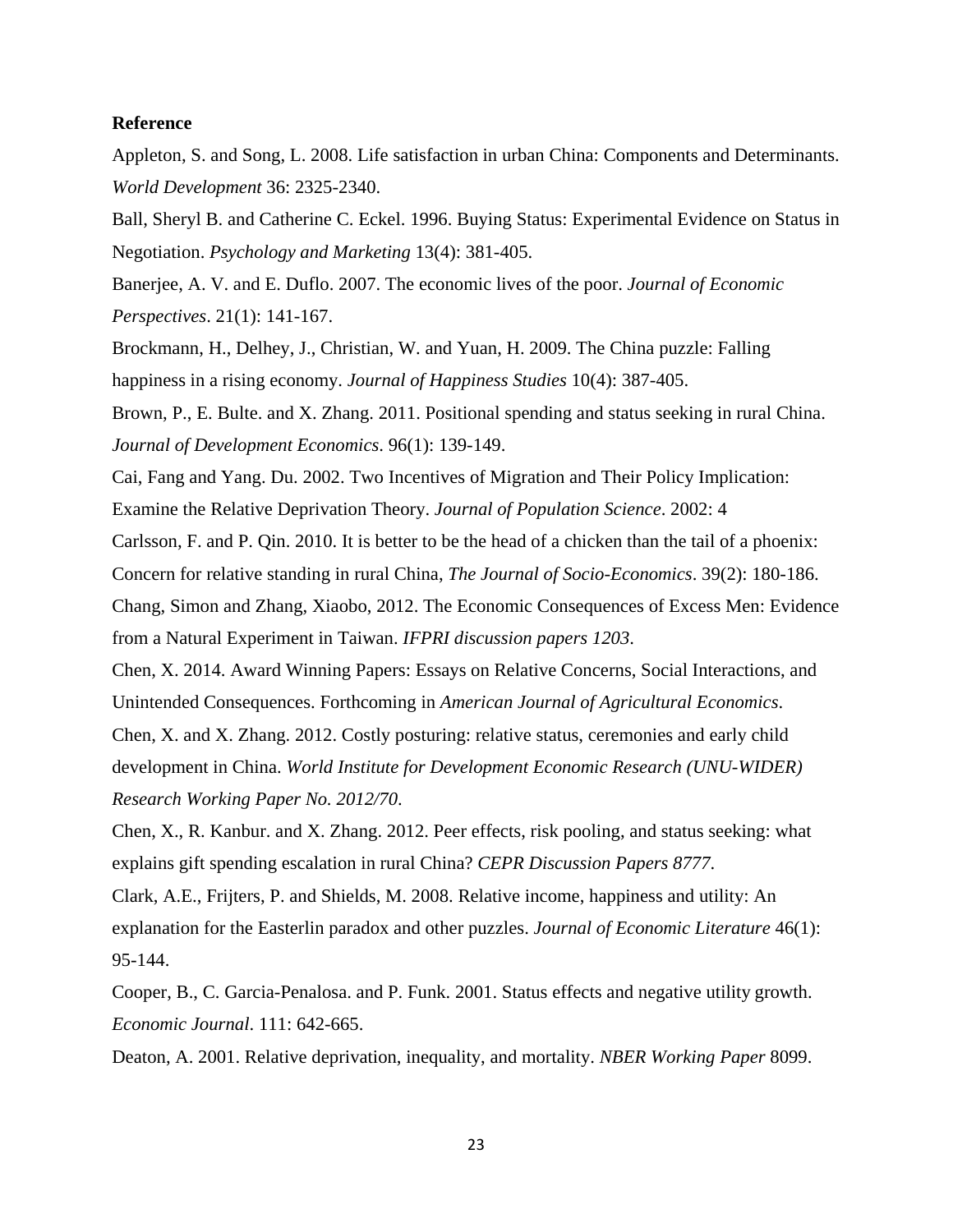Duesenberry, J.S., 1949. *Income, Saving and the Theory of Consumer Behavior*. Harvard University Press, Cambridge, MA.

Easterlin, R. 1974. Does economic growth improve the human lot? Some empirical evidence. In *Nations and Households in Economic Growth: Essays in Honor of Moses Abramovitz*, ed. R. David and M. Reder. New York: Academic Press, 89–125.

Easterlin, R. 2001. Income and happiness: towards a unified theory. *Economic Journal* 111: 465–484.

Frank R.H. 1985. The demand for unobservable and other non-positional goods. *American Economic Review* 75: 101– 116.

Frank, R.H., 1999. *Luxury Fever: Why Money Fails to Satisfy in an Era of Excess*. Free Press, New York.

Gerdtham, Ulf-G. and M. Johannesson. 2004. Absolute income, relative income, income inequality, and mortality. *Journal of Human Resources*. 39 (1): 228–248.

Huberman, Bernardo A., Christoph H. Loch, and Ayse Önçüler. 2004. Status as a Valued Resource. *Social Psychology Quarterly*. 67(1): 103-114.

Knight, John. and Gunatilaka, Ramani, 2012. Income, aspirations and the Hedonic Treadmill in a poor society. *Journal of Economic Behavior & Organization*. 82(1): 67-81.

Knight, J., L. Song. and R. Gunatilaka. 2009. Subjective well-being and its determinants in rural China. *China Economic Review*. 20(4): 635-649.

Li, H. and Y. Zhu. 2006. Income, income inequality, and health: Evidence from China. *Journal of Comparative Economics*. 34(4): 668-693.

Ling, D. 2009. Do the Chinese 'keep up with the joneses'? implications of growing economic disparities and relative deprivation on health outcomes among older adults in China. *China Economic Review*. 20(1): 65-81.

Mangyo, E. and A. Park. 2011. Relative deprivation and health: Which reference groups matter? *Journal of Human Resources* 46(3): 459-481.

Marmot, Michael G., Davey-Smith, George, et al. 1991. Health inequalities among British civil servants: The Whitehall II study. *Lancet*. 337 (8754): 1387–1393.

Oshio, T, Nozaki, K. and Kobayashi, M. 2011. Relative Income and happiness in Asia: Evidence from nationwide surveys in China, Japan and Korea. *Social Indicators Research* 104, 351-367.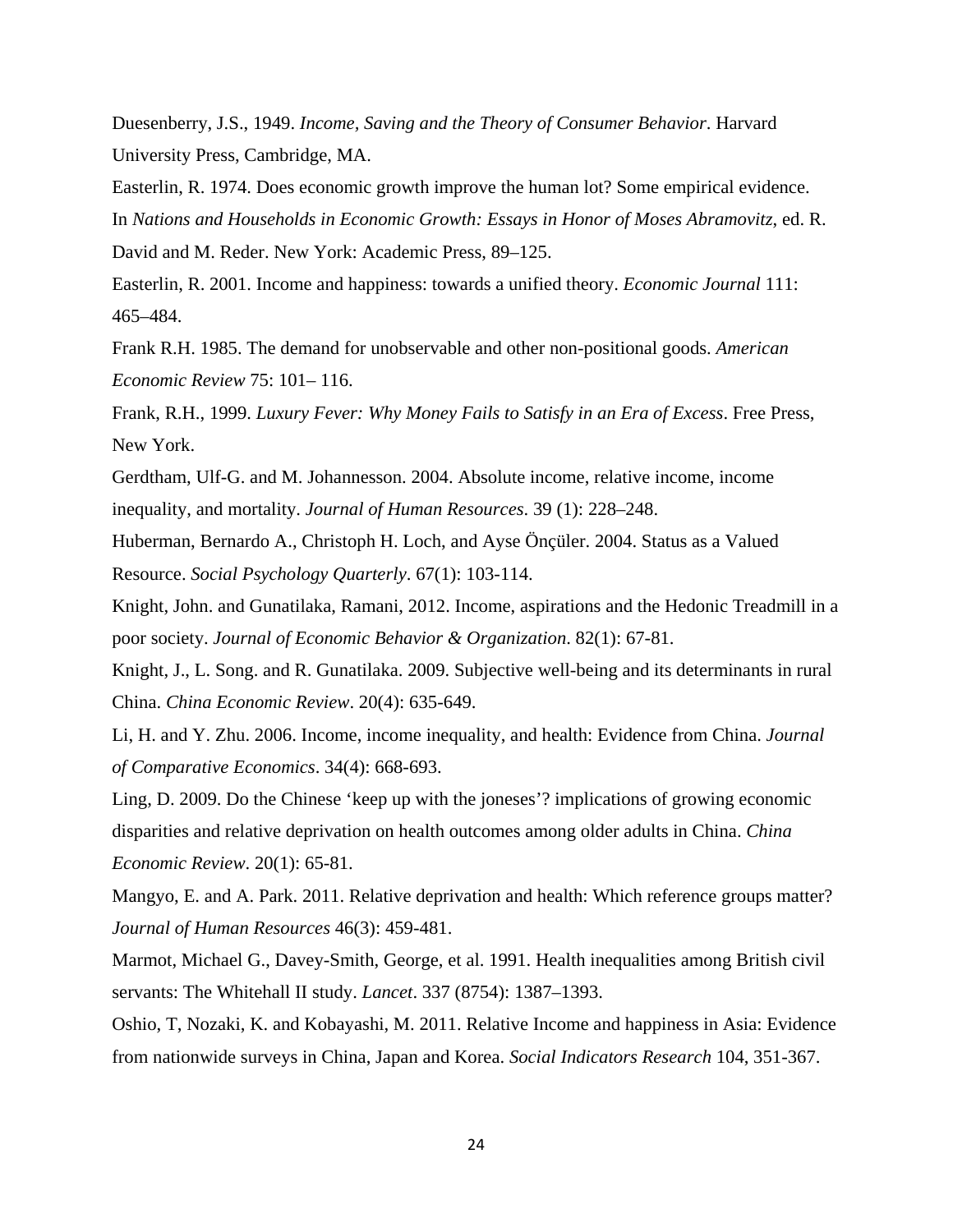Ravallion, M. and S. Chen. 2011. Weakly relative poverty. *Review of Economics and Statistics*. 93(4): 1251-1261.

Ravallion, M. and M. Lokshin. 2010. Who cares about relative deprivation? *Journal of Economic Behavior & Organization*. 73(2): 171-185.

Runciman, W.G., 1966. *Relative Deprivation and Social Justice*. Routledge and Kegan Paul, London.

Stark, O. and S. Yitzhaki. 1988. Labor migration as a response to relative deprivation. *Journal of Population Economics*. 1 (1): 57–70.

Sun, W. and X. Wang. 2012. Do relative income and income inequality affect consumption? Evidence from the villages of rural China. *Journal of Development Studies*. 1-14.

Tao, H. and Chiu, S. 2009. The effects of relative income and absolute income on happiness. *Review of Development Economics* 13(1): 164-174.

Verme, P. 2010. Happiness, Deprivation and the Alter Ego, in *The Measurement of Individual Well-being and Group Inequalities Essays in Memory of Z. M. Berrebi*. Deutsch, J. and Silber, J. (Eds.), Routledge.

Veblen, Thorstein. 1899. *The Theory of the Leisure Class*. Reprint 1965, MacMillan: New York. Wang, P. and Vander Weele, T.J. 2011. Empirical Research on Factors Related to the Subjective Well-being of Chinese Urban Residents. *Social Indicators Research* 101, 447-459.

Wei, Shang-Jin and Xiaobo Zhang. 2011. Sex Ratios, Entrepreneurship, and Economic Growth in the People's Republic of China. *NBER Working Papers 16800*.

Wildman, J. 2003a. Modeling health, income and income inequality: The impact of income inequality on health and health inequality. *Journal of Health Economics*. 22, 521−538.

Wildman, J. 2003b. Income related inequalities in mental health in Great Britain: Analyzing the causes of health inequality over time. *Journal of Health Economics*. 22, 295−312.

Yitzhaki, S. 1979. Relative deprivation and the Gini coefficient. *Quarterly Journal of Economics*. 93(2): 321-24.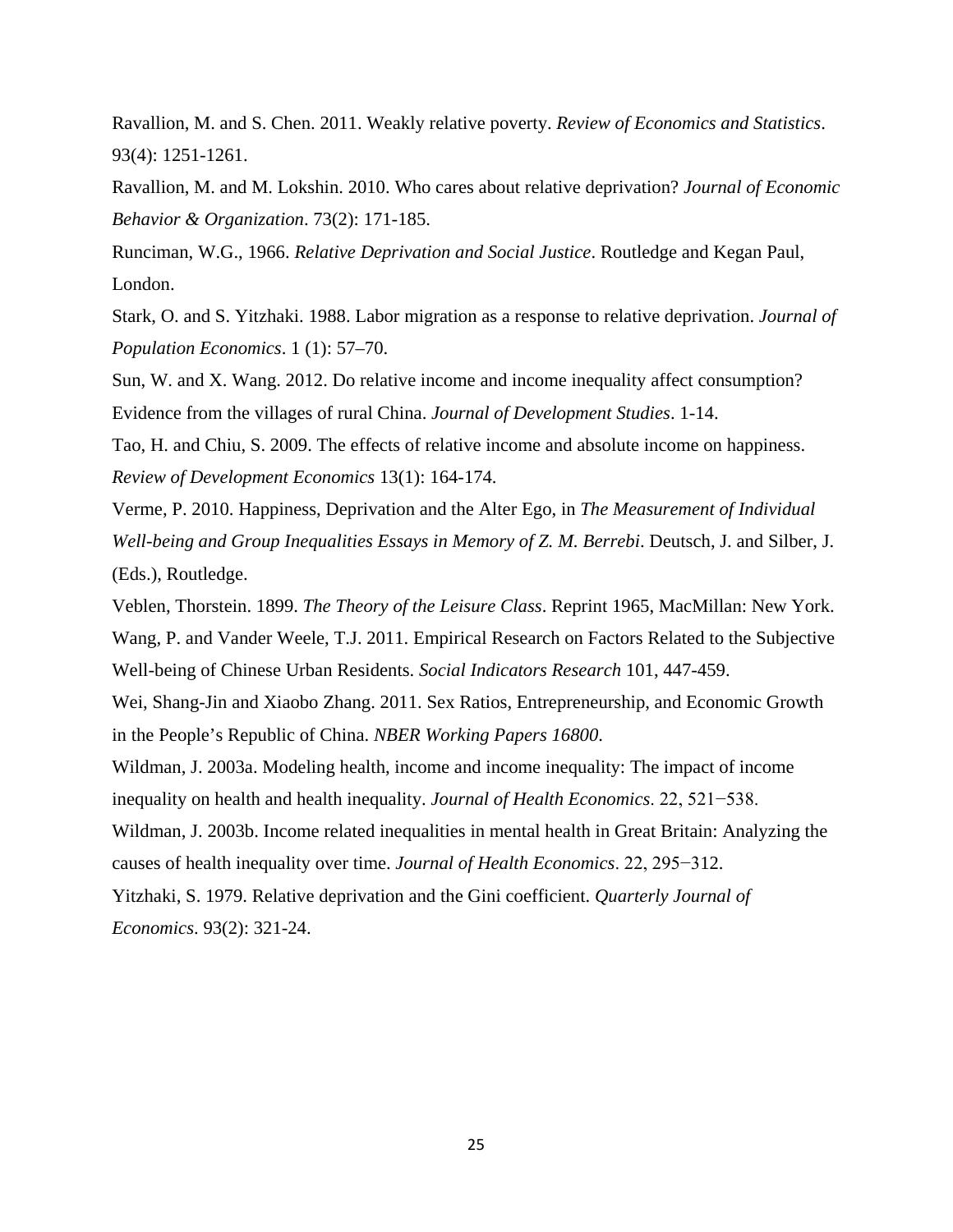

#### **Figure 1 Number of Absolutely Poor People and Relatively Poor People in China, 1981–2008**

*Note:* Absolutely poor is defined as an income of less than \$1.25 a day at the 2005 purchasing power parity. According to the relative poverty line set by the World Bank for more than 100 countries, those relatively poor refer to people with incomes below a socially acceptable level, which is often higher than the absolute poverty line. Refer to the World Bank<http://elibrary.worldbank.org/doi/pdf/10.1596/1813-9450-6114> for the data used here.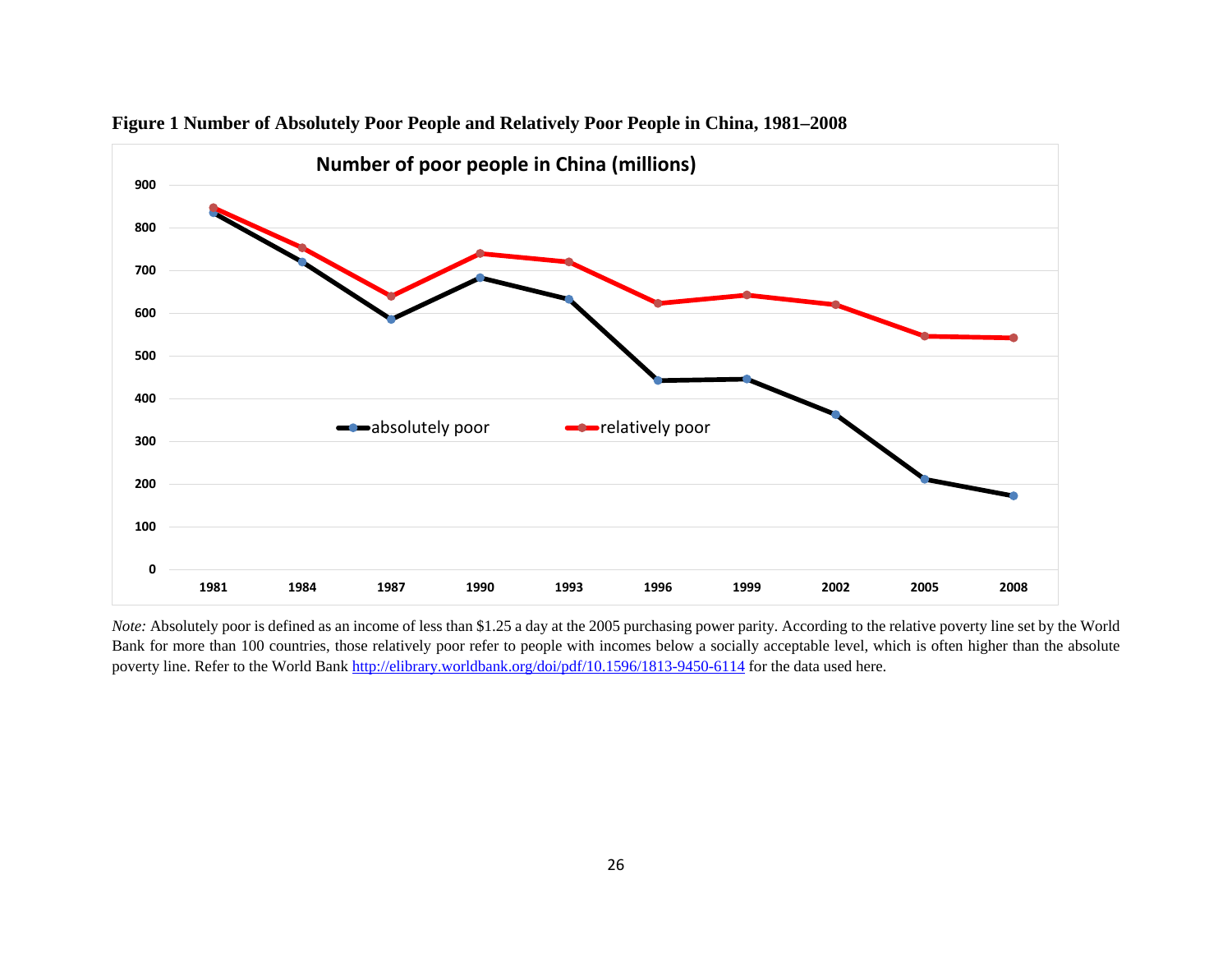



*Note*: United Nations Development Program (UNDP) 2013 data. Online at[: http://hdr.undp.org/en/content/income-quintile-ratio](http://hdr.undp.org/en/content/income-quintile-ratio)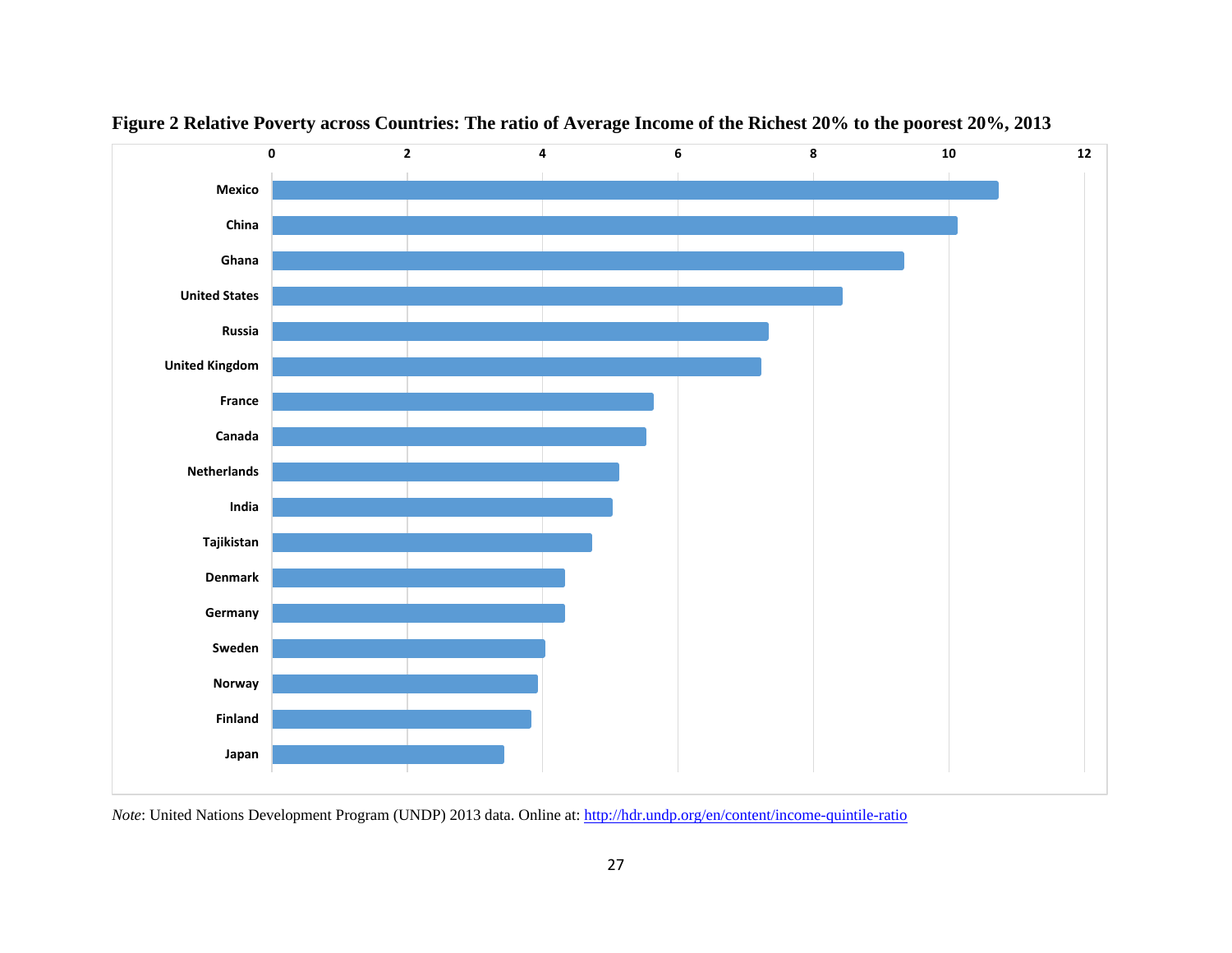| Paper                              | Source of variation; RD measures                                                                                                                                                                      | Data and sample size                                                                                | Magnitude of RD impact                                                                                                                                                                                                                                                                                                                                                                                          |  |  |  |
|------------------------------------|-------------------------------------------------------------------------------------------------------------------------------------------------------------------------------------------------------|-----------------------------------------------------------------------------------------------------|-----------------------------------------------------------------------------------------------------------------------------------------------------------------------------------------------------------------------------------------------------------------------------------------------------------------------------------------------------------------------------------------------------------------|--|--|--|
| <b>Evidence on Happiness</b>       |                                                                                                                                                                                                       |                                                                                                     |                                                                                                                                                                                                                                                                                                                                                                                                                 |  |  |  |
| Knight et al.<br>(2009)            | Own income relative to village<br>average income (subjective)                                                                                                                                         | 2002 national household<br>survey of 9,200 households<br>in rural China                             | Relative income is at least twice as important for individual<br>happiness as actual income. Controlling for individual income,<br>having "income much below average in the village" decreases<br>happiness by 1 standard deviation compared to those with "income at<br>the village average".                                                                                                                  |  |  |  |
| Appleton and<br>Song (2008)        | Individual level RD measures                                                                                                                                                                          | 7000 respondents from the<br>2002 urban survey of the<br>Chinese Household Income<br>Project (CHIP) | A one-unit increase in satisfaction with income compared with the<br>people one knows promotes one's overall life satisfaction by .075<br>point (on a 1-5 scale). Meanwhile, a one-unit increase in satisfaction<br>with current social status increases one's overall life satisfaction<br>by .049 point (again, on a 1-5 scale).                                                                              |  |  |  |
| Knight and<br>Gunatilaka<br>(2012) | Own income relative to village<br>average income (subjective)                                                                                                                                         | 2002 national household<br>survey of 9,500 households<br>in rural China                             | Controlling for individual income and income aspiration, having<br>"income much below village average" decreases satisfaction with life<br>by .794 point (on a 1-5 scale) compared to those with "income at the<br>village average". Having "income much below village average"<br>decreases satisfaction with income by .809 point (on a 1-5 scale)<br>compared to those with "income at the village average". |  |  |  |
| Oshio et al.<br>(2011)             | Difference between individual or<br>family income of the respondent and<br>its average within the reference<br>group.                                                                                 | 2726 respondents in 2006<br>China General Social<br>Surveys (CGSS)                                  | A one unit increase in the difference between log individual income<br>and log peers' average income is associated with .196 - .253 point (on<br>a 1-3 scale) increase in perceived happiness or life satisfaction,<br>depending on model specifications.                                                                                                                                                       |  |  |  |
| Wang and<br>VanderWeele<br>(2011)  | Individual level RD index composed<br>of three aspects of comparison of<br>own quality of life with (i) their<br>peers, (ii) themselves 3 years ago,<br>and (iii) the normal people in their<br>eyes. | 5894 urban respondents in<br>2003 China General Social<br>Surveys (CGSS)                            | The log probability of higher subjective well-being is increased by<br>49% for individuals with a RD score that is one level higher, i.e. who<br>feel less RD, on a 0-9 scale.                                                                                                                                                                                                                                  |  |  |  |
| Tao and Chiu<br>(2009)             | Individual level measures of average<br>income in the reference group                                                                                                                                 | 1277 individuals from the<br>2001 Taiwan Social Change<br>Survey                                    | One unit (NT\$10,000) increase in income of all people in the<br>economy reduces happiness by .893 points (on a 1-4 scale) as a result<br>of the relative income effect. The negative relative income effect<br>almost countervails the positive absolute income effect, suggesting<br>the importance of RD.                                                                                                    |  |  |  |

# **Table 1 Empirical Evidence on Status Concern and Feelings of RD in China**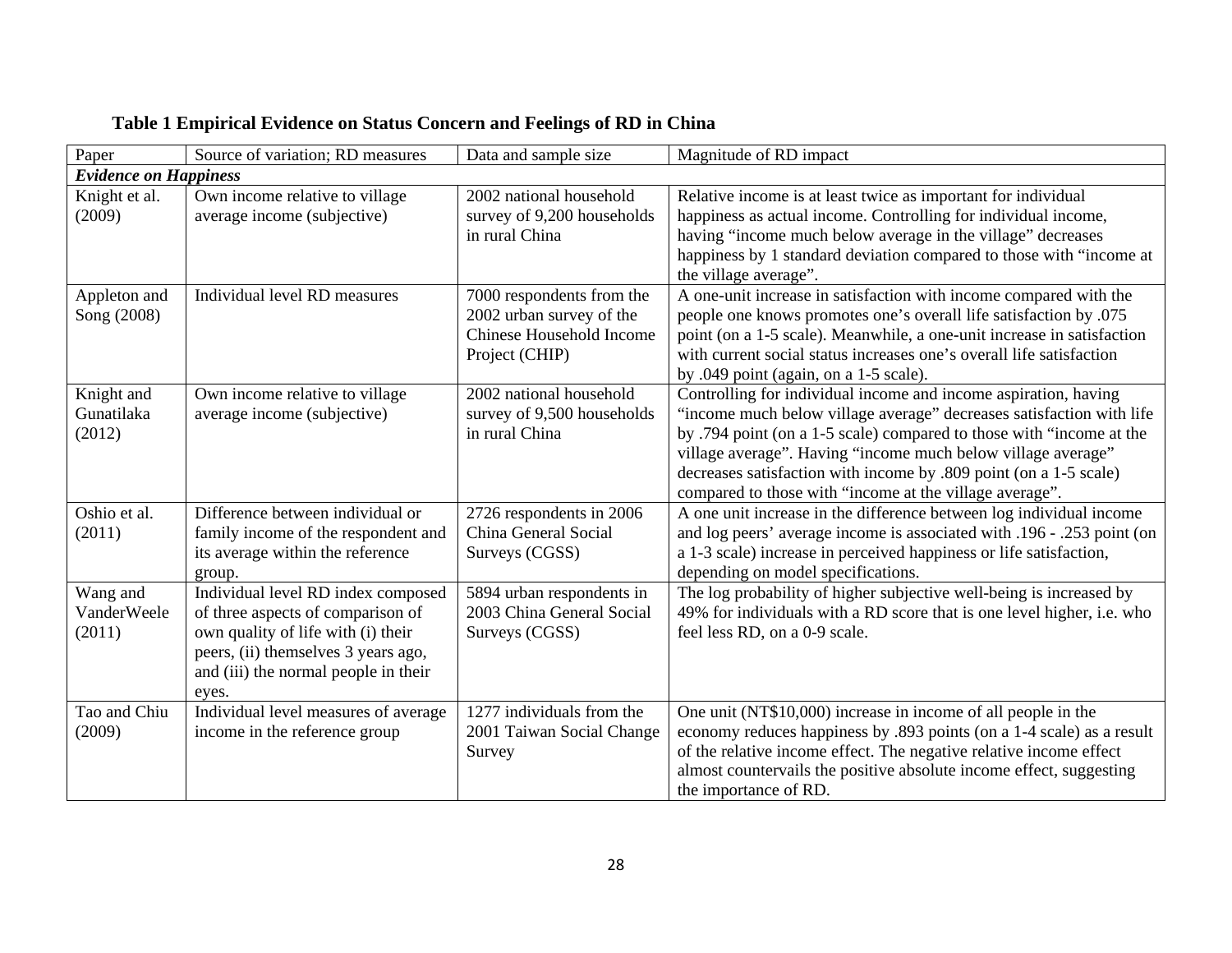| <b>Evidence on Health</b> |                                                                                                                                                                      |                                                                                                                                                         |                                                                                                                                                                                                                                                                                                                                                                                                                                                                                                                              |  |  |  |
|---------------------------|----------------------------------------------------------------------------------------------------------------------------------------------------------------------|---------------------------------------------------------------------------------------------------------------------------------------------------------|------------------------------------------------------------------------------------------------------------------------------------------------------------------------------------------------------------------------------------------------------------------------------------------------------------------------------------------------------------------------------------------------------------------------------------------------------------------------------------------------------------------------------|--|--|--|
| Mangyo and<br>Park (2011) | Own income relative to<br>relatives/classmates/neighbors<br>average income (subjective); mean<br>per capita income within<br>township/county/province<br>(objective) | 2004 China Inequality and<br>Distributive Justice Survey,<br>nationally representative<br>sample of 3,267 Chinese<br>adults in rural and urban<br>China | A one-rank increase in relative living standards in comparison to<br>relatives/classmates/neighbors increases self-reported happiness and<br>SRHS by 0.163 - 0.182 standard deviations and improves<br>psychosocial health by 0.096 - 0.128 standard deviations.                                                                                                                                                                                                                                                             |  |  |  |
| Li and Zhu<br>(2006)      | Temporal changes in both<br>community level inequality<br>measures and individual level RD<br>measures                                                               | 7286 individuals from four<br>waves of China Health and<br>Nutrition Survey between<br>1991 and 2000                                                    | SRHS, heart function and ADL nonlinearly decrease with inequality<br>for Gini coefficient larger than 0.42 and 0.29, respectively. A rise in<br>the Gini by 1 standard deviation increases the probability of drinking<br>alcohol and smoking by 1.8 and 2.1 percentage points, respectively.<br>However, the negative impacts of income inequality on SRHS, heart<br>function and ADL do not vary by relative income or rank. None of<br>RDA, RDI or rank is significantly associated with SRHS, heart<br>function and ADL. |  |  |  |
| Ling (2009)               | Temporal changes in both<br>community level inequality<br>measures and individual level RD<br>measures                                                               | 3164 respondents above age<br>50 from six waves of China<br><b>Health and Nutrition</b><br>Survey between 1989 and<br>2004                              | Inequality measured by Gini does not explain health outcomes and<br>health behavior except high waist circumference. Measured by<br>Deaton RD, an increase in RD lowers the probability of having high<br>waist circumference by 65.9 percentage points, increases 0.1 day's<br>worth of nutritional intake, reduces the probability of being<br>overweight by 53.4 percentage points, and raises their probability of<br>ever smoking cigarettes by 132.9 percentage points.                                                |  |  |  |
| Chen and<br>Zhang (2012)  | Temporal changes in individual level<br>Deaton RD measure                                                                                                            | 260 children age between 0-<br>5 born to 900 households in<br>rural Guizhou province<br>during 2004-2009                                                | Doubling the number of prenatal exposures to social ceremonies in a<br>village would lower the height-for-age z-score of children born to the<br>lower half families by 0.54 standard deviations and raise their<br>stunting rate by 0.48 standard deviations. The more relatively<br>deprived the household, the higher marginal detrimental effect there<br>is to its child health outcomes.                                                                                                                               |  |  |  |